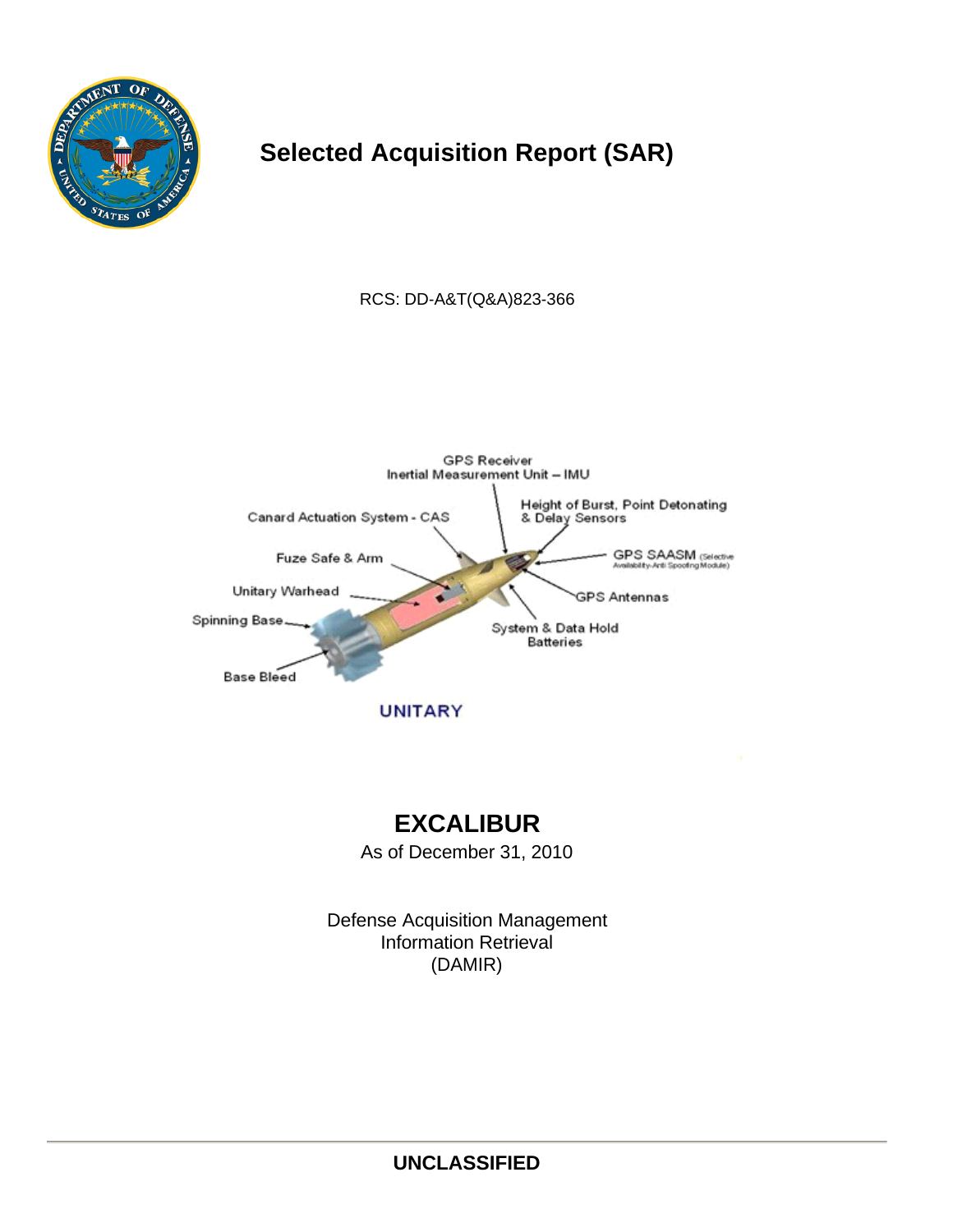### **Table of Contents**

| Program Information               | 3  |
|-----------------------------------|----|
| <b>Responsible Office</b>         | 3  |
| References                        | 3  |
| <b>Mission and Description</b>    | 4  |
| <b>Executive Summary</b>          | 5  |
| <b>Threshold Breaches</b>         |    |
| Schedule                          | 8  |
| Performance                       | 10 |
| <b>Track To Budget</b>            | 11 |
| Cost and Funding                  | 12 |
| Low Rate Initial Production       | 21 |
| <b>Nuclear Cost</b>               | 22 |
| <b>Foreign Military Sales</b>     | 22 |
| <b>Unit Cost</b>                  | 23 |
| <b>Cost Variance</b>              | 26 |
| Contracts                         | 29 |
| Deliveries and Expenditures       | 32 |
| <b>Operating and Support Cost</b> | 33 |
|                                   |    |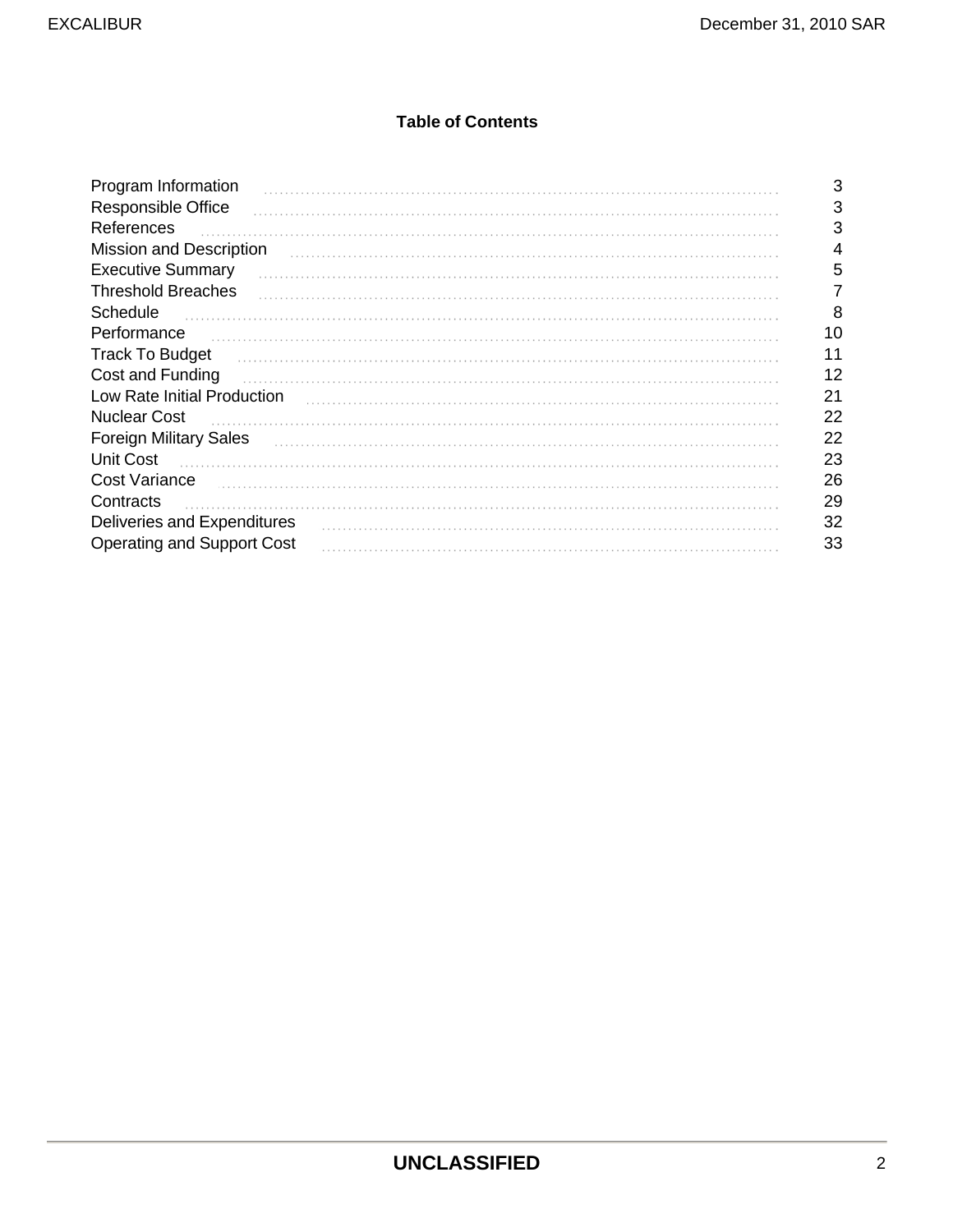## **Program Information**

| Designation And Nomenclature (Popular Name)                                 |  |
|-----------------------------------------------------------------------------|--|
| M982 155mm Precision Guided Extended Range Artillery Projectile (Excalibur) |  |

### **DoD Component**

Army

## **Responsible Office**

| <b>Responsible Office</b>        |                            |              |  |
|----------------------------------|----------------------------|--------------|--|
| <b>LTC Michael Milner</b>        | <b>Phone</b>               | 973-724-3152 |  |
| SFAE-AMO-CAS-EX                  | Fax                        | 973-724-8786 |  |
| <b>Bldg 172</b>                  | <b>DSN Phone</b>           | 880-3152     |  |
| Picatinny Arsenal, NJ 07806-5000 | <b>DSN Fax</b>             | 880-8786     |  |
| michael.w.milner@us.army.mil     | Date Assigned June 1, 2009 |              |  |
|                                  |                            |              |  |

### **References**

### **SAR Baseline (Production Estimate)**

Army Acquisition Executive (AAE) Approved Acquisition Program Baseline (APB) dated July 27, 2007

### **Approved APB**

AAE Approved Acquisition Program Baseline (APB) dated March 14, 2011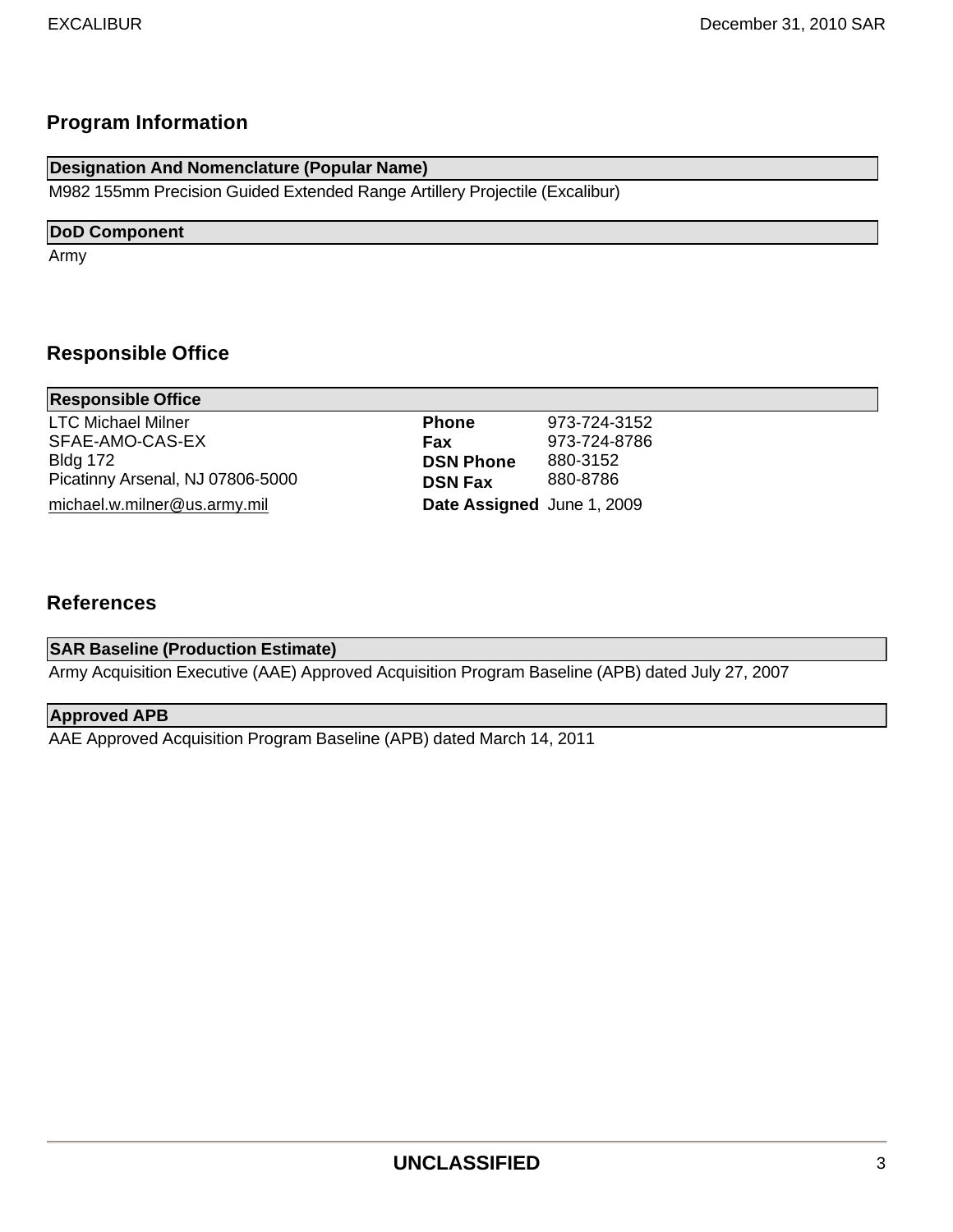## **Mission and Description**

Excalibur provides improved fire support through a Precision Guided Extended Range family of munitions with greatly increased accuracy and offers significant reduction in collateral damage. The Excalibur is interoperable with the M777A2 Lightweight 155mm howitzer (LW155), and the M109A6 (Paladin) howitzer. Excalibur will increase range over current Rocket Assisted Projectiles (from 30 kilometers (km) to 37.5 km), with a 10 meter accuracy (Circular Error Probable) at all ranges. Excalibur is an international program, teamed with the Kingdom of Sweden (KoS), who contributes resources towards the development and production in accordance with established Project Agreements.

The Excalibur program is using an incremental development approach to provide a combat capability to the Soldier as quickly as possible, and to deliver advanced capabilities at lower costs as technology matures. Increment Ia-1 has been fielded to units in Iraq and Afghanistan in response to urgent need requests in support of Operation Iraqi Freedom and Enduring Freedom (OIF/OEF). Production deliveries of Increment Ia-1 continue to support the Warfighters.

Increment Ia-2 provides improved Global Positioning System (GPS) anti-jam capability and will greatly increase range to LW155, and Paladin (from 24 km to 40 km).

Increment Ib is a follow-on Artillery Precision development effort which will provide further performance improvements over currently fielded Increment Ia-1 while significantly lowering unit costs and improving reliability.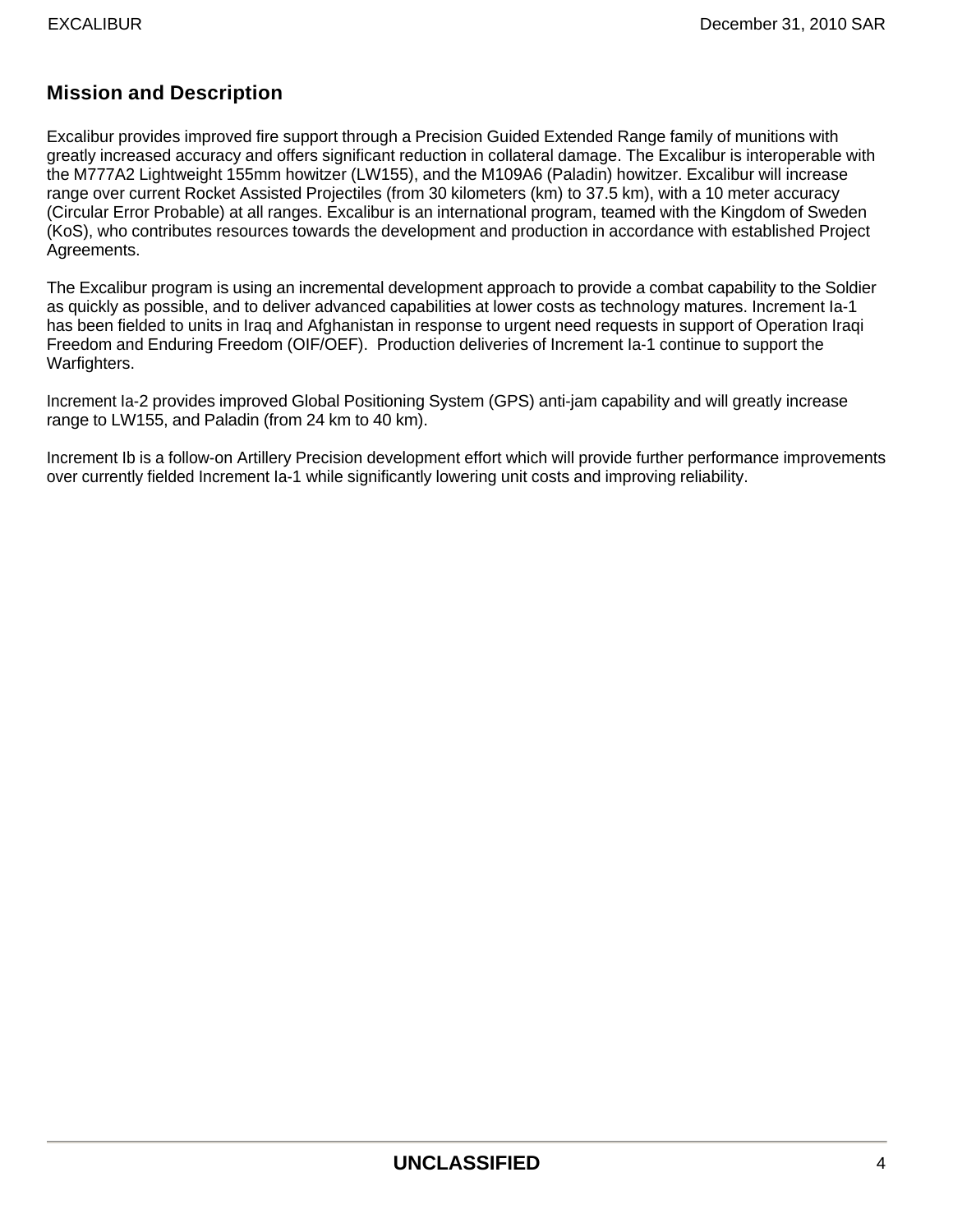### **Executive Summary**

This is the first annual SAR submitted following program certification as a result of a Nunn-McCurdy (N-M) unit cost breach.

In January, 2010, the Vice Chief of Staff of the Army (VCSA) initiated a Precision Fires Capability Portfolio review to holistically examine, validate, or modify requirements across the precision fires portfolio. A recommendation to reduce the Excalibur procurement objective was provided to the Configuration Steering Board (CSB) chaired by the Under Secretary of the Army on April 22, 2010.

On May 12, 2010, the Under Secretary of the Army issued an Acquisition Decision Memorandum (ADM) directing the Product Manager (PM) for Excalibur to reduce the Block I (Increments Ia and Ib) Army Procurement Objective (APO) from 30,000 to 6,264 projectiles. This reduction resulted in a critical N-M unit cost breach to both the Average Procurement Unit Cost and the Program Acquisition Unit Cost against the current and original Acquisition Program Baselines. It also resulted in breaches to the threshold dates for a Full Rate Production (FRP) In Process Review and Initial Operating Capability. On July 6, 2010, the Office of the PM for Excalibur submitted a Program Deviation Report (PDR) to the Army Acquisition Executive.

A September 2010 quarterly exception SAR was submitted to document the critical N-M unit cost breach.

On January 10, 2011, The Principal Undersecretary of Defense, Acquisition, Technology & Logistics and Acting Defense Acquisition Executive signed the Excalibur N-M certification package. The Office of the Secretary of Defense delivered the certification letters to members of Congress on January 12, 2011. The proximate root cause of the critical breach was the reduction in quantity from 30,000 to 6,264 projectiles. This action ended the N-M review, retained acquisition authority with the Army, and allowed the program to enter the restructuring phase. This certification preserves the Army's decisions from both the 2010 Precision Fires Capabilities Portfolio Review and the associated CSB to deliver 6,264 Excalibur projectiles to the inventory necessary to meet both current and future war reserve and training requirements.

As a result of the program restructuring following N-M certification, \$6.5 million of Research, Development, Test & Evaluation (RDT&E) funding (2040) was added to the Excalibur program. This was accommodated through a reduction in funding for the Precision Guidance Kit (PGK) program. Additionally, the program restructuring removed \$893.5 million of Procurement funding (2034) from the Excalibur program.

#### **Increment Ia**

The Ia increments successfully achieved many significant events during this reporting period (October 1, 2010 through December 31, 2010).

On October 29, 2010, the Joint Munitions Command approved the M982 Excalibur precision guided munition for Full Material Release (FMR). FMR is used to ensure the projectile is safe, operationally suitable, and can be supported logistically. This approval is the last major step before the Excalibur program seeks a FRP decision in second quarter FY 2011.

As of December 31, 2010, PM Excalibur has produced 1,883 Increment Ia-1 rounds and shipped 1,026 to the Theater. Seventy-six of those rounds have been shipped to Operation Iraqi Freedom, 516 to Operation Enduring Freedom (OEF), nine to the United States Pacific Command and a total of 425 to the United States Marine Corps (USMC). The program has also delivered rounds to coalition forces from Canada and is executing a Foreign Military Sale (FMS) to Australia. Operational forces have expended a total of 294 projectiles since the first production deliveries were made to troops in 2007 with a proven field reliability better than 85%. During this period the USMC significantly increased the usage of Excalibur projectiles supporting OEF through the use of decentralized fire control measures. These rounds have been highly successful at proving the value of precision munitions in dense urban environments by virtually eliminating collateral damage while providing effects on the intended target.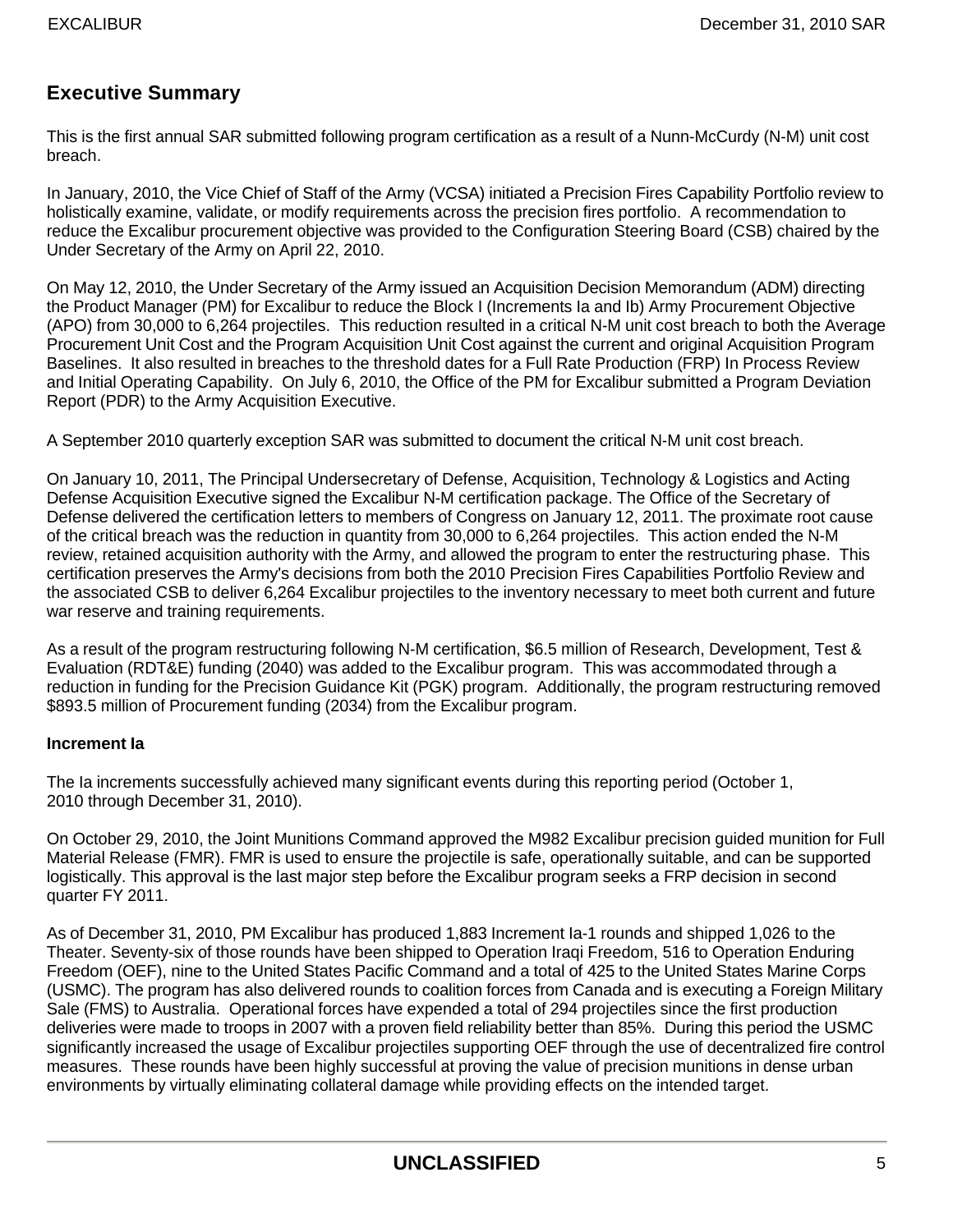There were no significant software issues with Increment Ia at this time.

#### **Increment Ib**

Increment Ib is an integral part of the strategy to field Excalibur capability to the DoD and the Kingdom of Sweden (KoS). Increment Ib consists of two phases: a competitive down selection phase followed by a qualification phase.

On September 26, 2008, after conducting a competitive procurement process, the Joint Munitions and Lethality Acquisition Center awarded two contracts for the Excalibur Increment Ib Demonstration Phase. Phase 1 contracts were awarded to Alliant Techsystems, Inc. (ATK) of Plymouth, Minnesota and Raytheon Missile Systems (RMS) of Tucson, Arizona. Both contractors performed detailed design and subsystem and system level testing during this effort.

In June 2010, each contractor provided 15 rounds to the Government for a shoot-off and competitive down selection. The shoot-off was completed at White Sands Missile Range, New Mexico in July 2010 and on August 25, 2010, the Government selected RMS and exercised a contract option to continue Engineering and Manufacturing Development (EMD). In October 2010 the Government conducted a successful Integrated Baseline Review for Part I of the qualification phase of EMD. This contract also contains follow-on options for production.

The Army plans to procure 3,455 rounds of Increment Ib out of the 6,930 to meet cost and performance goals. The total procurement quantity of 6,930 provides 6,264 rounds for operational use and 666 rounds for consumption in contract acceptance and reliability growth testing.

There were no significant software issues with Increment Ib at this time.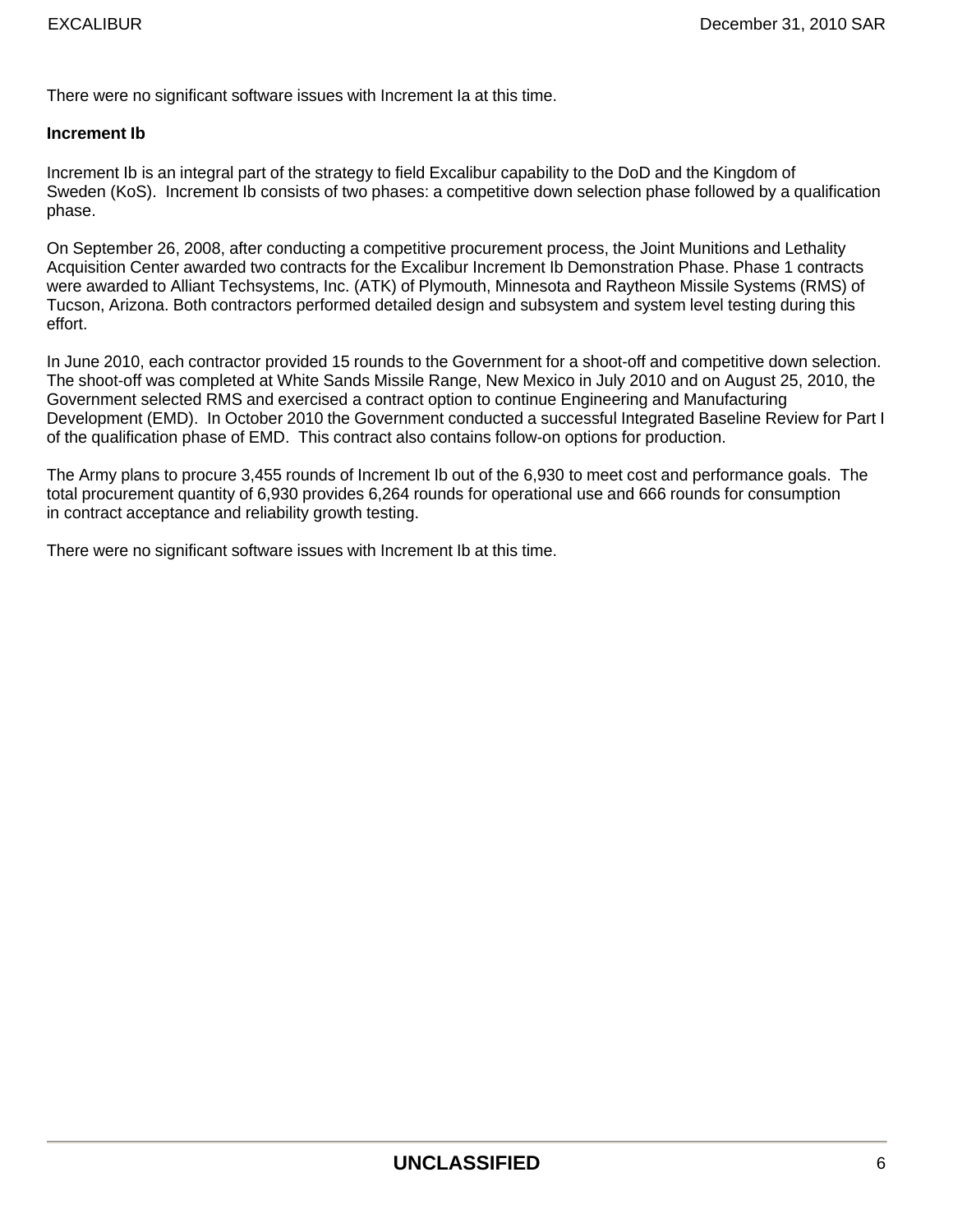### **Threshold Breaches**

|                              | <b>APB Breaches</b>          |      |
|------------------------------|------------------------------|------|
| Schedule                     |                              |      |
| Performance                  |                              | . .  |
| Cost                         | RDT&E                        | . .  |
|                              | Procurement                  | п    |
|                              | MILCON                       | L.   |
|                              | Acq O&M                      | L.   |
| Unit Cost                    | . .                          |      |
|                              | APUC                         | . .  |
|                              | <b>Nunn-McCurdy Breaches</b> |      |
| <b>Current UCR Baseline</b>  |                              |      |
|                              | PAUC                         | None |
|                              | APUC                         | None |
| <b>Original UCR Baseline</b> |                              |      |
|                              | PAUC                         | None |
|                              | APUC                         | None |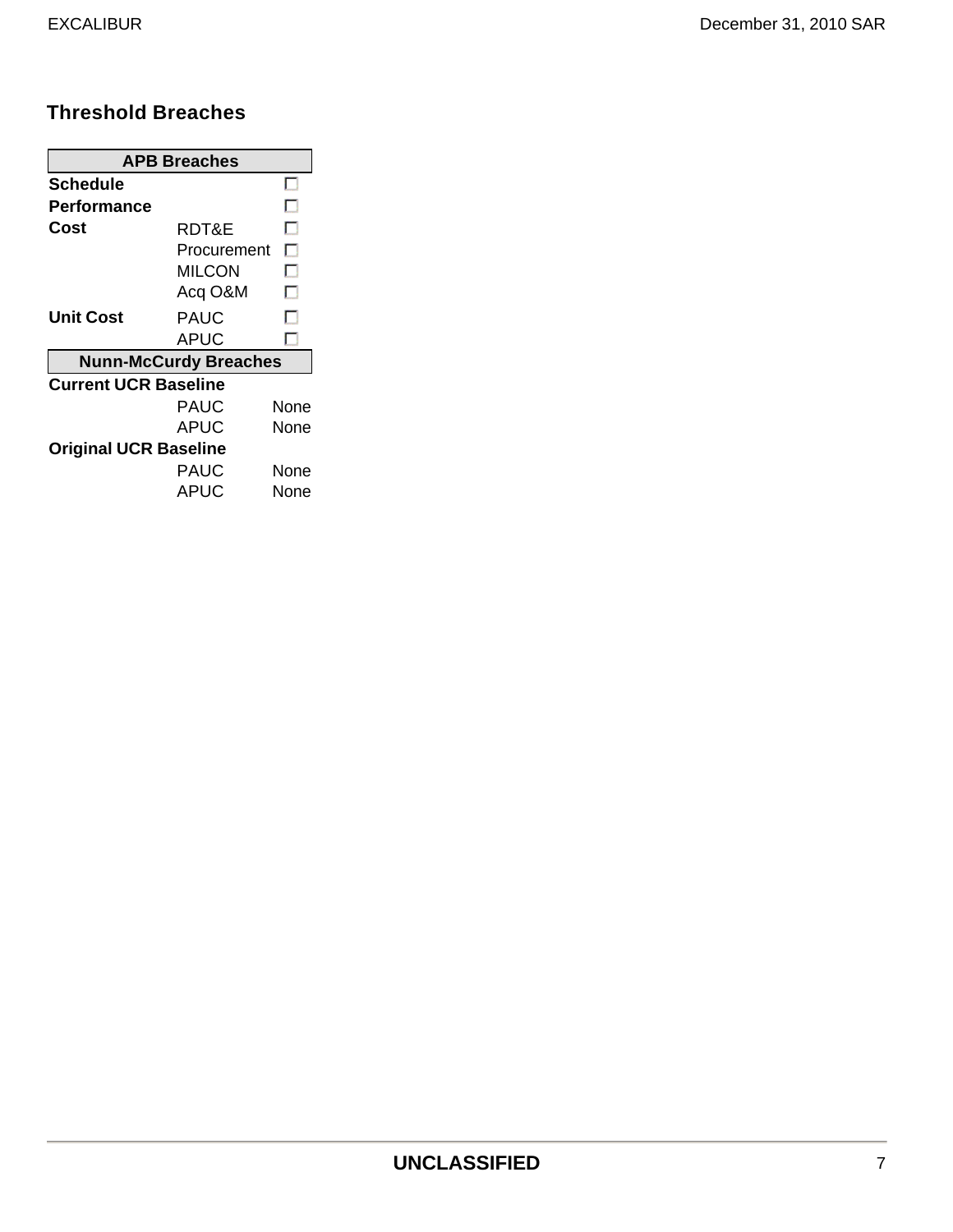## **Schedule**

|                          |     |     |    |     |    |     |    |    |    |    |           | APB Objective and Threshold Current Estimate + Current Estimate (Breach) |     |           |     |              |     |    |    |
|--------------------------|-----|-----|----|-----|----|-----|----|----|----|----|-----------|--------------------------------------------------------------------------|-----|-----------|-----|--------------|-----|----|----|
|                          | '97 | '98 | 99 | '00 | 01 | '02 | 03 | 04 | 05 | 06 | '07       | '08                                                                      | '09 | $10^{-1}$ | '11 | $12^{\circ}$ | '13 | 14 | 15 |
| <b>EXCALIBUR</b>         |     |     |    |     |    |     |    |    |    |    |           |                                                                          |     |           |     |              |     |    |    |
| Milestone I/II           | o   |     |    |     |    |     |    |    |    |    |           |                                                                          |     |           |     |              |     |    |    |
| Milestone C (Block la-1) |     |     |    |     |    |     |    |    | 撇  |    |           |                                                                          |     |           |     |              |     |    |    |
| Milestone C (Block la-2) |     |     |    |     |    |     |    |    |    |    | $\bullet$ |                                                                          |     |           |     |              |     |    |    |
| IOT&E                    |     |     |    |     |    |     |    |    |    |    |           |                                                                          |     |           |     |              |     |    |    |
| <b>IOT&amp;E Start</b>   |     |     |    |     |    |     |    |    |    |    |           |                                                                          |     |           |     |              |     |    |    |
| <b>IOT&amp;E</b> End     |     |     |    |     |    |     |    |    |    |    |           |                                                                          |     | $\bullet$ |     |              |     |    |    |
| <b>FRP IPR</b>           |     |     |    |     |    |     |    |    |    |    |           |                                                                          |     |           | o   |              |     |    |    |
| <b>IOC</b>               |     |     |    |     |    |     |    |    |    |    |           |                                                                          |     |           |     |              |     |    |    |
| Milestone C (Block Ib)   |     |     |    |     |    |     |    |    |    |    |           |                                                                          |     |           |     |              |     |    |    |
| Increment Ib FRP         |     |     |    |     |    |     |    |    |    |    |           |                                                                          |     |           |     |              |     |    |    |
| Increment Ib IOC         |     |     |    |     |    |     |    |    |    |    |           |                                                                          |     |           |     |              |     |    |    |

| <b>Milestones</b>        | <b>SAR Baselinel</b><br><b>Prod Est</b> |                 | <b>Current APB</b><br><b>Production</b><br><b>Objective/Threshold</b> | <b>Current</b><br><b>Estimate</b> |          |
|--------------------------|-----------------------------------------|-----------------|-----------------------------------------------------------------------|-----------------------------------|----------|
| Milestone I/II           | <b>MAY 1997</b>                         | <b>MAY 1997</b> | <b>MAY 1997</b>                                                       | <b>MAY 1997</b>                   |          |
| Milestone C (Block la-1) | <b>MAY 2005</b>                         | <b>MAY 2005</b> | <b>MAY 2005</b>                                                       | <b>MAY 2005</b>                   |          |
| Milestone C (Block la-2) | <b>JUL 2007</b>                         | <b>SEP 2007</b> | <b>SEP 2007</b>                                                       | <b>JUL 2007</b>                   |          |
| IOT&E                    |                                         |                 |                                                                       |                                   |          |
| <b>IOT&amp;E Start</b>   | <b>JUL 2008</b>                         | <b>JAN 2010</b> | <b>JAN 2010</b>                                                       | <b>JAN 2010</b>                   |          |
| <b>IOT&amp;E End</b>     | <b>NOV 2008</b>                         | MAY 2010        | MAY 2010                                                              | APR 2010                          |          |
| <b>FRP IPR</b>           | <b>MAR 2009</b>                         | <b>MAR 2011</b> | APR 2011                                                              | <b>MAR 2011</b>                   | $(Ch-1)$ |
| <b>IOC</b>               | <b>APR 2009</b>                         | <b>OCT 2011</b> | APR 2012                                                              | <b>OCT 2011</b>                   | $(Ch-1)$ |
| Milestone C (Block Ib)   | N/A                                     | <b>JUN 2012</b> | <b>JUN 2013</b>                                                       | <b>JUN 2012</b>                   | $(Ch-2)$ |
| Increment Ib FRP         | N/A                                     | <b>MAR 2014</b> | <b>MAR 2015</b>                                                       | <b>MAR 2014</b>                   | $(Ch-2)$ |
| Increment Ib IOC         | N/A                                     | <b>MAR 2014</b> | <b>MAR 2015</b>                                                       | <b>MAR 2014</b>                   | $(Ch-2)$ |

#### **Acronyms And Abbreviations**

FPR IPR - Full Rate Production In-Process Review IOC - Initial Operational Capability for Block Ia IOT&E - Initial Operational Test and Evaluation

### **Change Explanations**

(Ch-1) As a result of the Excalibur program certification after a critical Nunn-McCurdy unit cost breach the date of the FRP IPR changed from February 2011 to March 2011 and the IOC changed from August 2011 to October 2011.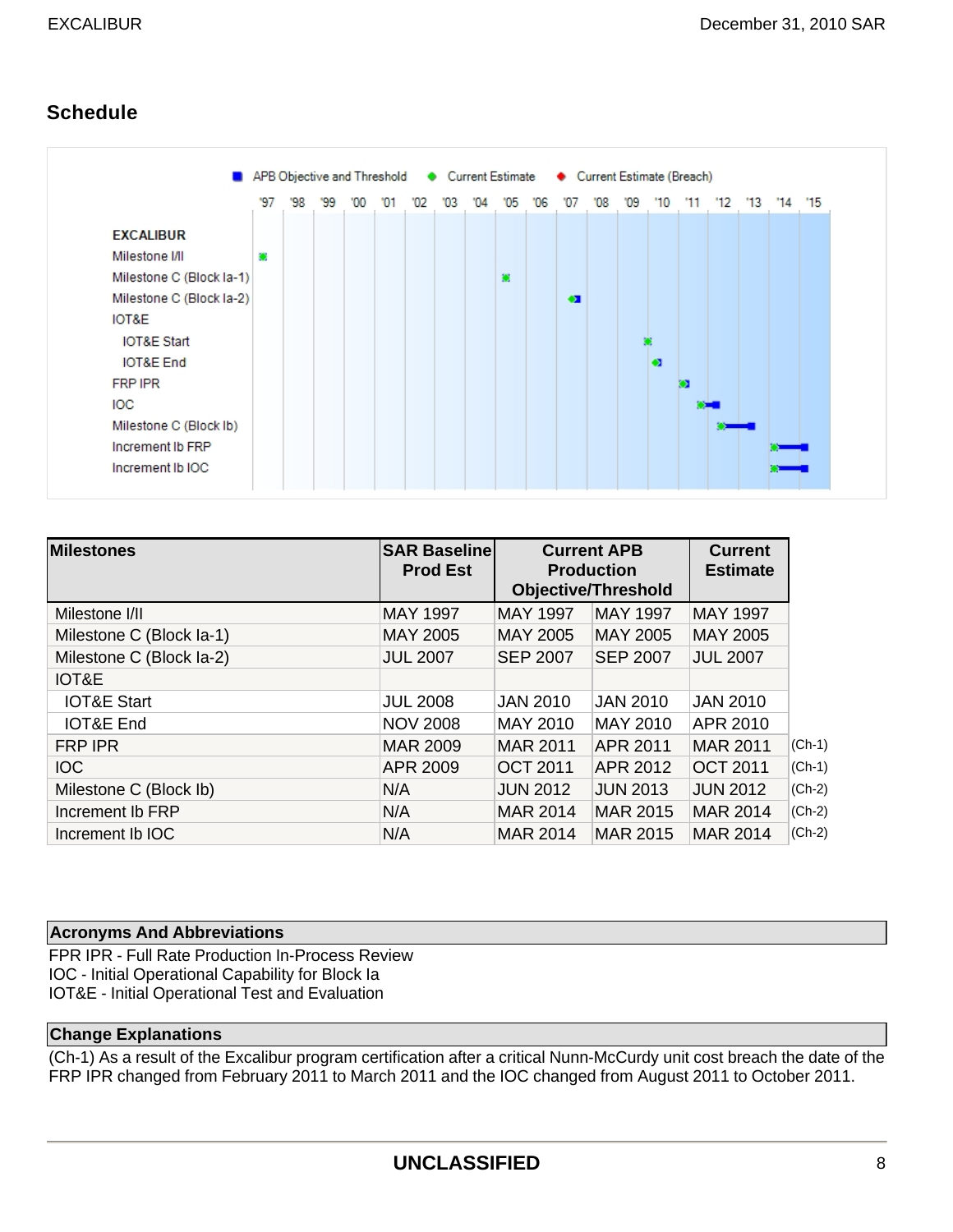(Ch-2) The Schedule Milestones pertaining to Increment Ib were added with the March 2011 Acquisition Program Baseline.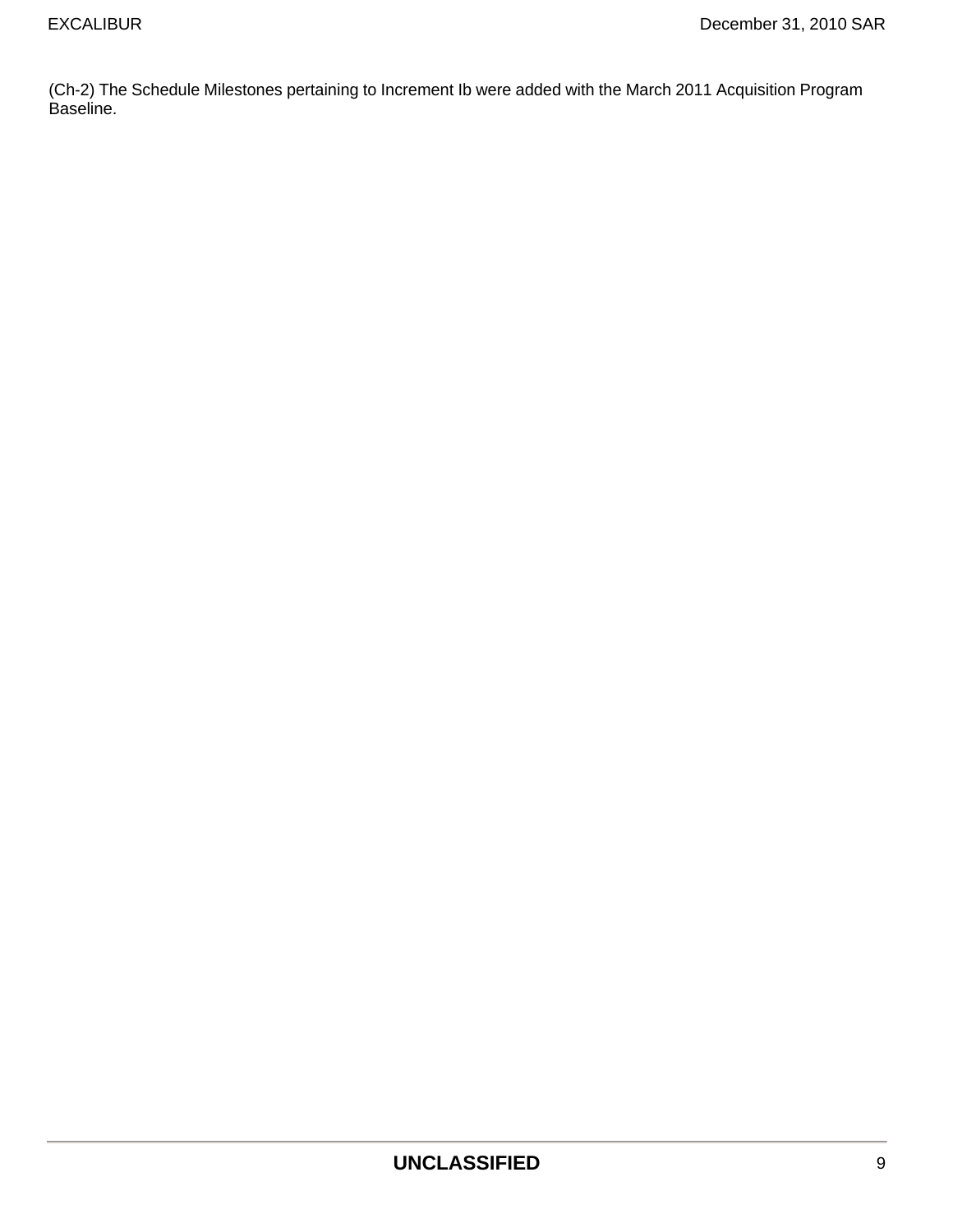### **Performance**

| <b>Characteristics</b>                           | <b>SAR Baselinel</b><br><b>Prod Est</b> |                                        | <b>Current APB</b><br><b>Production</b><br><b>Objective/Threshold</b> | <b>Demonstrated</b><br><b>Performance</b> | <b>Current</b><br><b>Estimate</b>      |          |
|--------------------------------------------------|-----------------------------------------|----------------------------------------|-----------------------------------------------------------------------|-------------------------------------------|----------------------------------------|----------|
| <b>Accuracy (CEP) (meters</b><br>m)              | $\le$ 10 CEP                            | $\leq$ 10 CEP                          | $\leq$ 20 CEP                                                         | $\leq$ 10 CEP                             | $\leq$ 10 CEP                          |          |
| Reliability (percent)                            | $>= 96$                                 | $>= 96$                                | $>= 85$                                                               | $>= 851.2$                                | $>= 851.2$                             |          |
| <b>Effectiveness</b>                             | $>=$ M107 HE                            | $>=M107$<br>HE                         | $>=$ M107<br>HE                                                       | $>=M107 HE$                               | >=M107 HE                              |          |
| Net Ready                                        | Approval To<br>Operate<br>(ATO)         | Approval<br><b>To Operate</b><br>(ATO) | Interim<br>Approval<br><b>To Operate</b><br>(IATO)                    | Approval To<br>Operate<br>(ATO)           | Approval<br>To Operate<br>(ATO)        |          |
| <b>Accuracy (CEP) (meters</b><br>m) Increment Ib | N/A                                     | $\leq$ 10m<br><b>CEP</b>               | $= 10m$<br><b>CEP</b>                                                 | <b>TBD</b>                                | $\leq$ 10m<br><b>CEP</b>               | $(Ch-1)$ |
| Range (Increment Ib)                             | N/A                                     | $>=$ 40 km                             | $>= 35$ km                                                            | <b>TBD</b>                                | $>=$ 40 km                             | $(Ch-1)$ |
| Effectiveness (Increment<br>$\mathsf{lb}$        | N/A                                     |                                        | >=M107 HE  >=M107 HE   TBD                                            |                                           | $>=M107 HE (Ch-1)$                     |          |
| Reliability (percent)<br>(Increment Ib)          | N/A                                     | $>= 96%$                               | $>= 90%$                                                              | <b>TBD</b>                                | $>= 96%$                               | $(Ch-1)$ |
| Net Ready (Increment Ib)                         | N/A                                     | Approval<br>To Operate<br>(ATO)        | Interim<br>Approval<br>To Operate<br>(IATO)                           | <b>TBD</b>                                | Approval<br><b>To Operate</b><br>(ATO) | $(Ch-1)$ |

**Requirements Source:** Capabilities Production Document (CPD), dated October 5, 2007.

#### **Acronyms And Abbreviations**

CEP - Circular Error Probable HE - High Explosive(s)

#### **Change Explanations**

(Ch-1) The Performance Characteristics pertaining to Increment Ib were added in the March 2011 Acquisition Program Baseline.

#### **Memo**

1 - Reliability relates to Increment Ia.

2 - The Army Evaluation Center (AEC) provided an independent assessment of the official demonstrated Increment Ia-1 reliability at 85%, by combining First Article Testing and Limited User Testing.

3 - The Excalibur Increment Ia-2 Capabilities Production Document (CPD) requires interoperability with Future Combat Systems (FCS) Non-Line Of Sight Cannon (NLOS-C). On January 8, 2009, the Army Acquisition Executive (AAE) signed an Acquisition Decision Memorandum (ADM) documenting the results of the annual descoping Configuration Steering Board. This ADM reduced the NLOS-C requirement from a threshold to an objective. Subsequent cancellation of the NLOS-C program has removed this from the program altogether.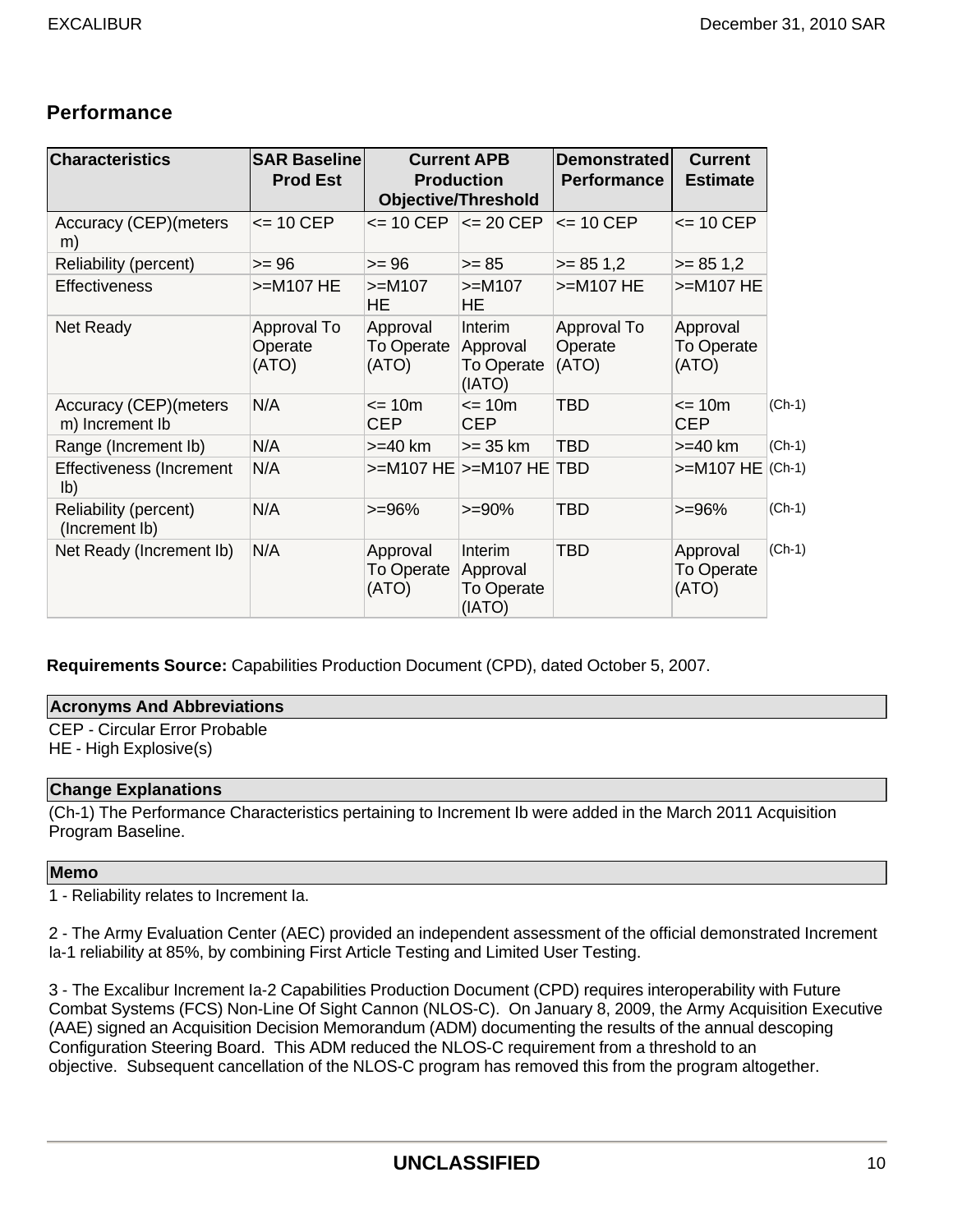## **Track To Budget**

| <b>RDT&amp;E</b> |             |                 |          |  |
|------------------|-------------|-----------------|----------|--|
| <b>APPN 2040</b> | <b>BA05</b> | PE 0604814A     | (Army)   |  |
|                  | Project 708 | M982 Projectile | (Shared) |  |
| <b>APPN 9999</b> |             |                 | (DoD)    |  |

Excalibur's Research, Development, Test & Evaluation (RDT&E) funding line supports the Excalibur Unitary variant. This funding line is shared with all Excalibur Increments and was shared in prior years with the Spin Stabilized Sensor Fuzed Munition (SSSFM). Enhanced Portable Inductive Artillery Fuze Setter (EPIAFS) RDT&E funding is included.

Excalibur is an international program, with a Memorandum of Agreement for the cooperative development with the Kingdom of Sweden (KoS), which has contributed \$57 million to the development program. An additional \$10 million is being contributed for Increment Ib development. These funds are included in this SAR as Non-Treasury RDT&E (9999).

| Procurement |                   |                          |        |
|-------------|-------------------|--------------------------|--------|
| APPN 2034   | <b>BA01</b>       | PE 41376600              | (Army) |
|             | <b>ICN E80103</b> | <b>Excalibur Unitary</b> |        |
| APPN 0300   |                   |                          | (DoD)  |

The parent Item Control Number (ICN) for Excalibur is E80100.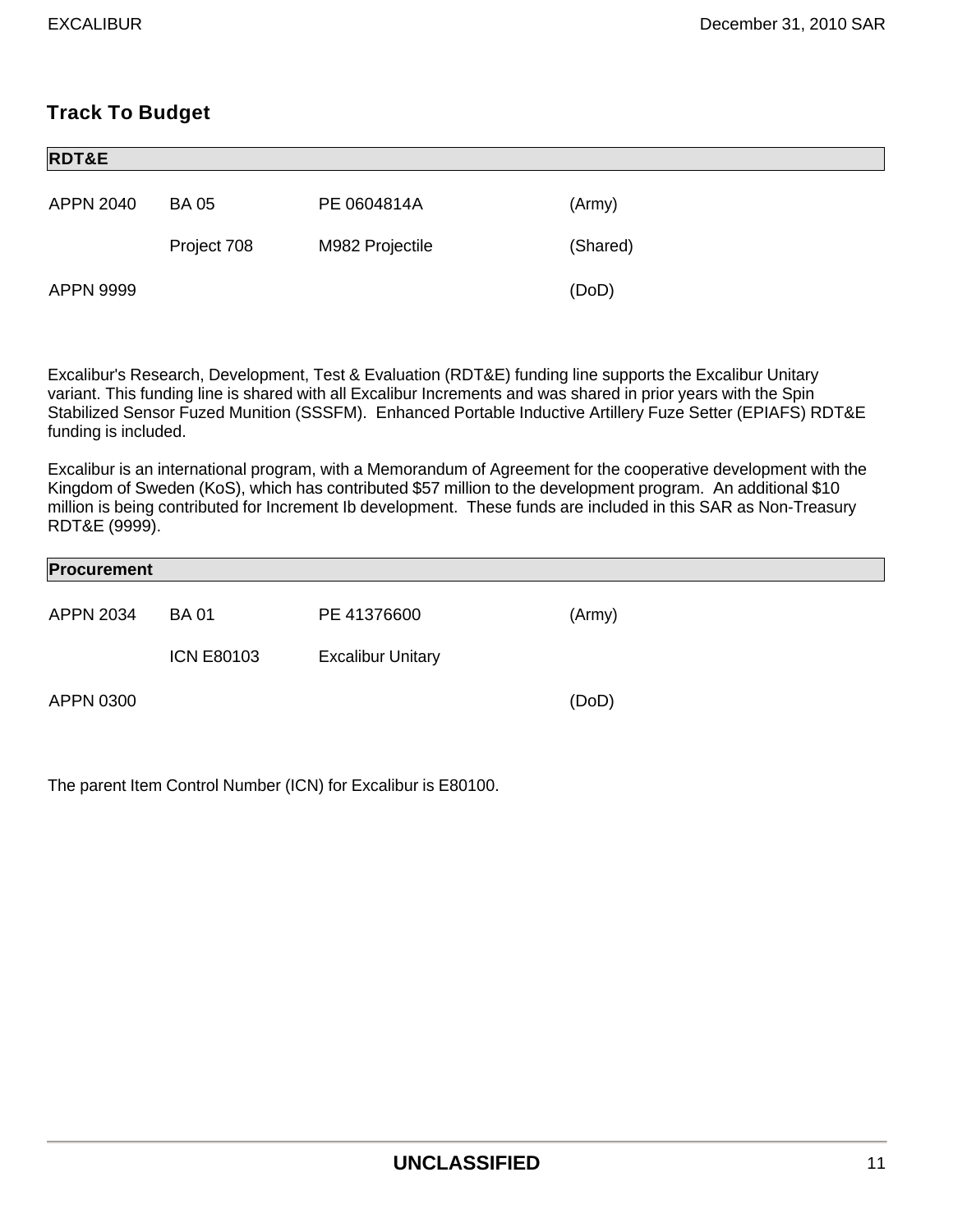## **Cost and Funding**

### **Cost Summary**

|                       |                                                  | <b>BY2007 \$M</b>                                              |        | <b>BY2007</b><br><b>\$M</b>       | TY \$M                                           |                                                                       |                                   |  |  |  |
|-----------------------|--------------------------------------------------|----------------------------------------------------------------|--------|-----------------------------------|--------------------------------------------------|-----------------------------------------------------------------------|-----------------------------------|--|--|--|
| Appropriation         | <b>SAR</b><br><b>Baseline</b><br><b>Prod Est</b> | <b>Current APB</b><br><b>Production</b><br>Objective/Threshold |        | <b>Current</b><br><b>Estimate</b> | <b>SAR</b><br><b>Baseline</b><br><b>Prod Est</b> | <b>Current</b><br><b>APB</b><br><b>Production</b><br><b>Objective</b> | <b>Current</b><br><b>Estimate</b> |  |  |  |
| RDT&E                 | 932.5                                            | 993.4                                                          | 1142.4 | 993.5                             | 910.2                                            | 972.7                                                                 | 972.7                             |  |  |  |
| Procurement           | 1332.1                                           | 661.2                                                          | 727.3  | 691.1                             | 1608.5                                           | 706.3                                                                 | 737.9                             |  |  |  |
| Flyaway               | 1326.1                                           |                                                                |        | 686.4                             | 1601.7                                           | $-$                                                                   | 732.9                             |  |  |  |
| Recurring             | 1299.2                                           |                                                                | --     | 669.2                             | 1570.0                                           | --                                                                    | 714.9                             |  |  |  |
| Non Recurring         | 26.9                                             |                                                                | $-$    | 17.2                              | 31.7                                             | $- -$                                                                 | 18.0                              |  |  |  |
| Support               | 6.0                                              |                                                                | --     | 4.7                               | 6.8                                              | --                                                                    | 5.0                               |  |  |  |
| <b>Other Support</b>  | 6.0                                              |                                                                |        | 4.7                               | 6.8                                              |                                                                       | 5.0                               |  |  |  |
| <b>Initial Spares</b> | 0.0                                              |                                                                | $- -$  | 0.0                               | 0.0                                              | --                                                                    | 0.0                               |  |  |  |
| <b>MILCON</b>         | 0.0                                              | 0.0                                                            |        | 0.0                               | 0.0                                              | 0.0                                                                   | 0.0                               |  |  |  |
| Acq O&M               | 0.0                                              | 0.0                                                            |        | 0.0                               | 0.0                                              | 0.0                                                                   | 0.0                               |  |  |  |
| Total                 | 2264.6                                           | 1654.6                                                         | N/A    | 1684.6                            | 2518.7                                           | 1679.0                                                                | 1710.6                            |  |  |  |

#### **Total Acquisition Cost and Quantity**

The Office of the Secretary of Defense (OSD) conducted its evaluation of the program as part of the Nunn-McCurdy (N-M) process. The Current Estimate shown in this document reflects the OSD Cost Assessment and Program Evaluation (CAPE) estimate of costs for the remainder of the certified Excalibur program.

Per the N-M certification Acquisition Decision Memorandum issued by the Under Secretary of Defense for Acquisition, Technology & Logistics (USD(AT&L)), "The Army will fully fund the Excalibur program to the … Director, CAPE approved acquisition cost estimate and funding profile." Like all CAPE life-cycle cost estimates, this acquisition cost estimate is not consistent with the 80% confidence level specified in Weapon System Acquisition Reform Act (WSARA) of 2009. The CAPE estimate is built upon a product-oriented work breakdown structure, based on historical actual cost information to the maximum extent possible, and most importantly, based on assumptions that are consistent with demonstrated contractor and government performance for a series of previous acquisition programs. The CAPE Office of Cost Assessment projects that it is about equally likely that the estimate will prove too low or too high for execution of the program.

| Quantity    | <b>SAR Baseline</b><br><b>Prod Est</b> | <b>Current APB</b><br><b>Production</b> | <b>Current Estimate</b> |
|-------------|----------------------------------------|-----------------------------------------|-------------------------|
| RDT&E       | 388                                    | 544                                     | 544                     |
| Procurement | 30000                                  | 6930                                    | 6930                    |
| Total       | 30388                                  | 7474                                    | 7474                    |

Excalibur's total procurement quantity of 6,930 includes 6,264 rounds to be delivered to the inventory and 666 rounds for contract acceptance and reliability growth testing.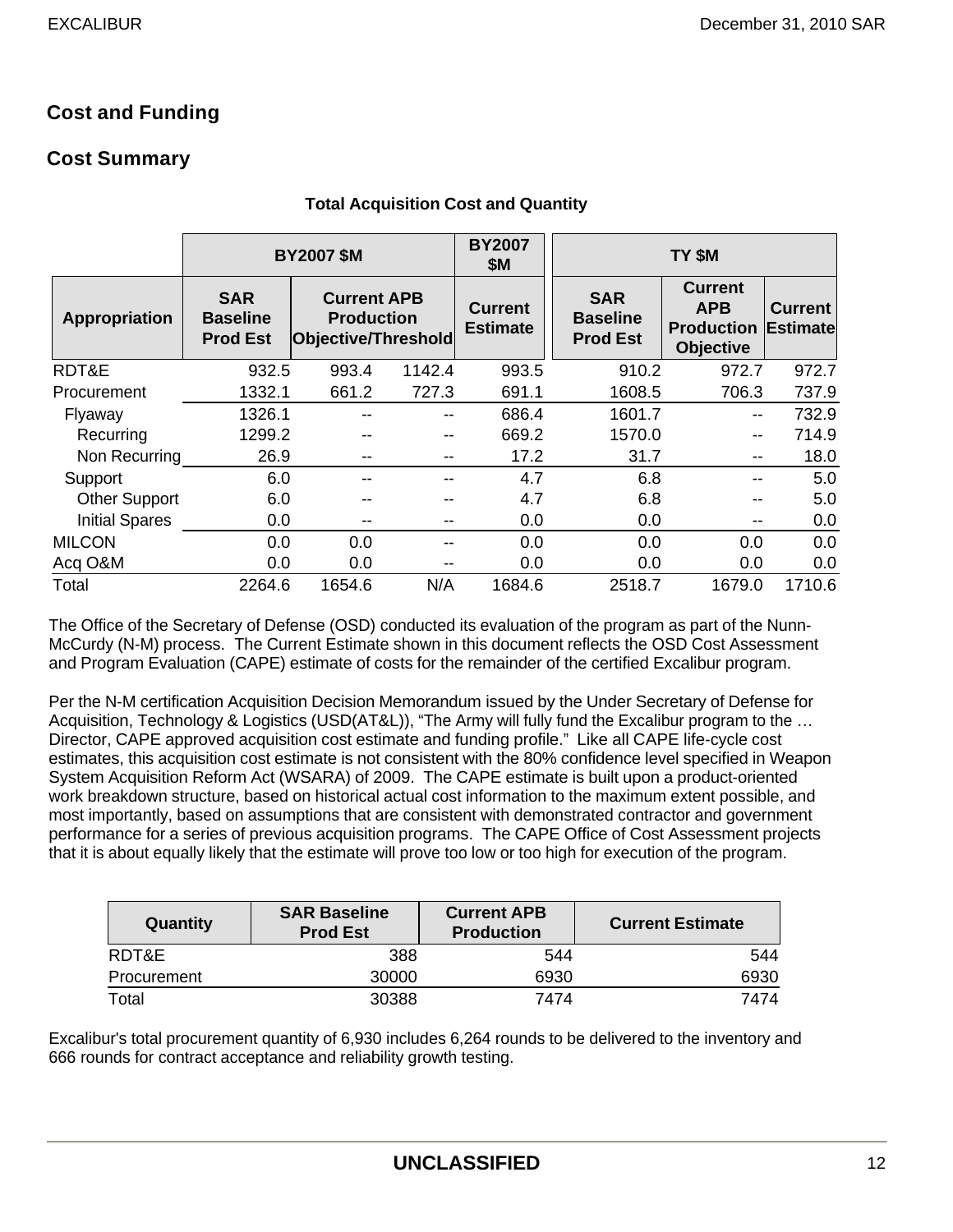## **Cost and Funding**

### **Funding Summary**

|                      |              |               |       | FY2012 President's Budget / December 2010 SAR (TY\$ M) |               |               |          |                |              |
|----------------------|--------------|---------------|-------|--------------------------------------------------------|---------------|---------------|----------|----------------|--------------|
| <b>Appropriation</b> | <b>Prior</b> | <b>FY2011</b> |       | FY2012   FY2013                                        | <b>FY2014</b> | <b>FY2015</b> | FY2016   | To<br>Complete | <b>Total</b> |
| RDT&E                | 892.6        | 28.9          | 44.6  | 4.3                                                    | 2.3           | 0.0           | 0.0      | 0.0            | 972.7        |
| Procurement          | 430.8        | 62.1          | 69.1  | 108.9                                                  | 67.0          | 0.0           | 0.0      | 0.0            | 737.9        |
| <b>MILCON</b>        | 0.0          | 0.0           | 0.0   | 0.0                                                    | 0.0           | 0.0           | 0.0      | 0.0            | 0.0          |
| Acq O&M              | 0.0          | 0.0           | 0.0   | 0.0                                                    | 0.0           | 0.0           | 0.0      | 0.0            | 0.0          |
| PB 2012 Total        | 1323.4       | 91.0          | 113.7 | 113.2                                                  | 69.3          | 0.0           | 0.0      | 0.0            | 1710.6       |
| PB 2011 Total        | 1234.8       | 88.5          | 92.1  | 102.3                                                  | 154.8         | 155.9         | 153.9    | 487.3          | 2469.6       |
| Delta                | 88.6         | 2.5           | 21.6  | 10.9                                                   | $-85.5$       | $-155.9$      | $-153.9$ | $-487.3$       | $-759.0$     |

**Appropriation and Quantity Summary FY2012 President's Budget / December 2010 SAR (TY\$ M)**

Excalibur is an international program, with a Memorandum of Agreement (MOA) for the cooperative development with the Kingdom of Sweden (KoS), which has contributed \$57 million to the Increment Ia development program. The KoS has agreed to provide an additional \$10 million towards Increment Ib development.

Following the Nunn-McCurdy certification, a combined quantity of 1,000 projectiles will be procured between FY 2010 and FY 2011. Funding in FY 2010 will procure 900 and FY 2011 will procure 100 projectiles.

Excalibur has reported a prior quantity of 2,475. The prior quantity shown below (3,375) includes the 900 rounds in FY 2010 that have not yet been procured.

| <b>Quantity</b> | <b>Undistributed</b> | <b>Prior</b> |        |     |      |       |         |         | FY2011 FY2012 FY2013 FY2014 FY2015 FY2016 Complete | <b>Total</b> |
|-----------------|----------------------|--------------|--------|-----|------|-------|---------|---------|----------------------------------------------------|--------------|
| Development     | 544                  |              |        |     |      |       | 0       |         |                                                    | 544          |
| Production      | 0                    | 3375         | 100    | 881 | 2001 | 573   | 0       |         | 0                                                  | 6930         |
| PB 2012 Total   | 544                  | 3375         | 100    | 881 | 2001 | 573   | 0       |         | 0                                                  | 7474         |
| PB 2011 Total   | 544                  | 3141         | 719    | 833 | 1563 | 2437  | 3618    | 3945    |                                                    | 1374430544   |
| Delta           |                      | 234          | $-619$ | 48  | 438  | -1864 | $-3618$ | $-3945$ | -13744 <sub>23070</sub>                            |              |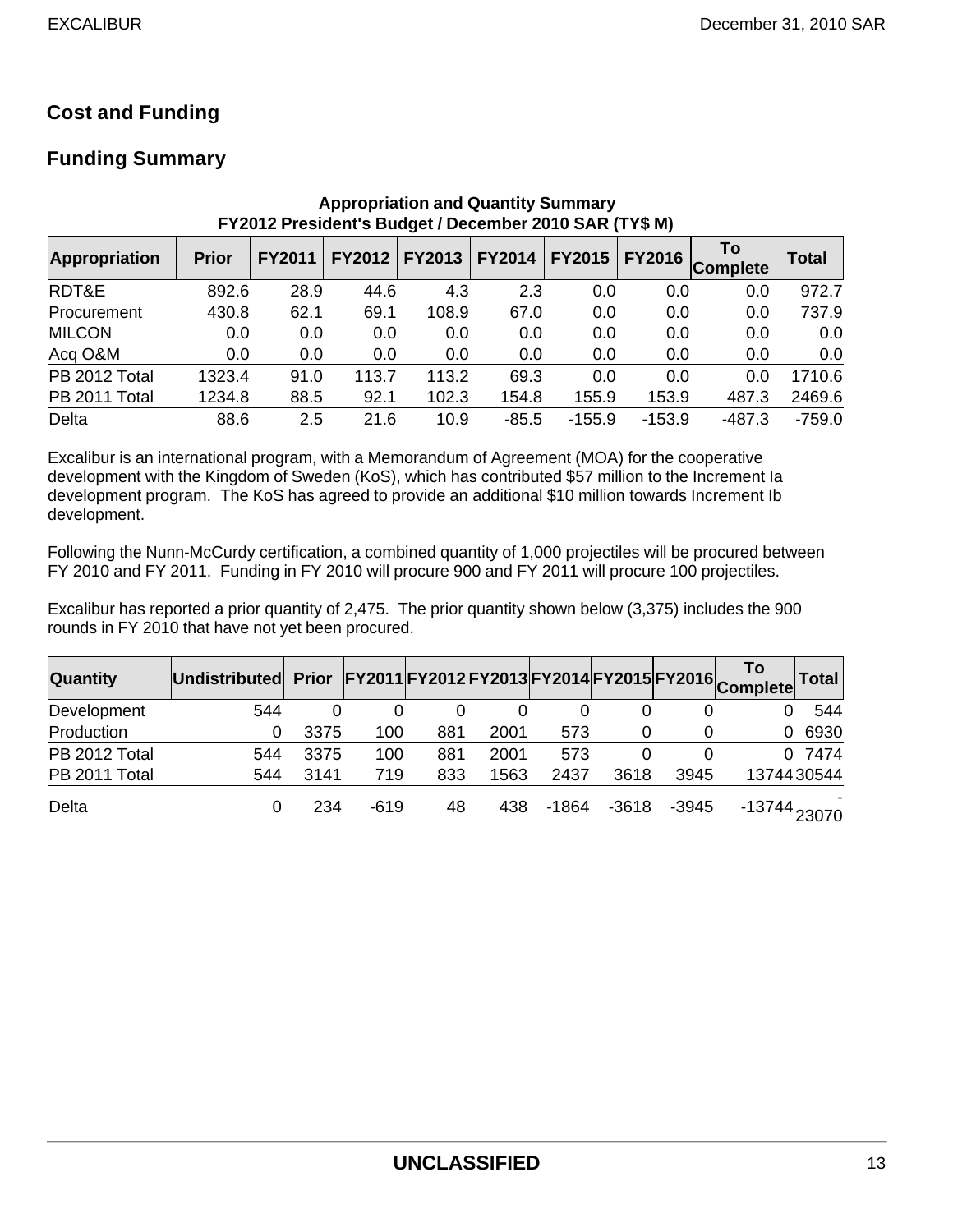## **Cost and Funding**

## **Annual Funding By Appropriation**

### **Annual Funding TY\$**

## **2040 | RDT&E | Research, Development, Test, and Evaluation, Army**

| <b>Fiscal</b><br>Year | Quantity | <b>End Item</b><br><b>Recurring</b><br><b>Flyaway</b><br>TY \$M | <b>Non End</b><br><b>Item</b><br><b>Recurring</b><br><b>Flyaway</b><br>TY \$M | <b>Non</b><br><b>Recurring</b><br><b>Flyaway</b><br>TY \$M | <b>Total</b><br><b>Flyaway</b><br>TY \$M | <b>Total</b><br><b>Support</b><br>TY \$M | <b>Total</b><br>Program<br>TY \$M |
|-----------------------|----------|-----------------------------------------------------------------|-------------------------------------------------------------------------------|------------------------------------------------------------|------------------------------------------|------------------------------------------|-----------------------------------|
| 1997                  | --       | $-$                                                             | $-$                                                                           |                                                            | --                                       |                                          | 4.7                               |
| 1998                  |          |                                                                 |                                                                               |                                                            |                                          |                                          | 8.9                               |
| 1999                  |          |                                                                 |                                                                               |                                                            |                                          |                                          | 7.5                               |
| 2000                  |          | --                                                              |                                                                               |                                                            |                                          |                                          | 9.8                               |
| 2001                  |          |                                                                 |                                                                               |                                                            |                                          | --                                       | 28.6                              |
| 2002                  |          |                                                                 |                                                                               |                                                            | --                                       |                                          | 59.3                              |
| 2003                  |          |                                                                 |                                                                               |                                                            |                                          |                                          | 102.1                             |
| 2004                  |          | --                                                              |                                                                               |                                                            | --                                       |                                          | 112.5                             |
| 2005                  |          |                                                                 |                                                                               |                                                            |                                          | --                                       | 129.0                             |
| 2006                  |          | --                                                              |                                                                               |                                                            |                                          |                                          | 102.0                             |
| 2007                  |          |                                                                 |                                                                               |                                                            | --                                       |                                          | 95.1                              |
| 2008                  |          |                                                                 |                                                                               |                                                            |                                          |                                          | 60.9                              |
| 2009                  |          |                                                                 |                                                                               |                                                            | --                                       |                                          | 68.8                              |
| 2010                  |          | --                                                              |                                                                               |                                                            |                                          |                                          | 40.9                              |
| 2011                  |          |                                                                 |                                                                               |                                                            |                                          |                                          | 26.4                              |
| 2012                  |          |                                                                 |                                                                               |                                                            |                                          |                                          | 42.6                              |
| 2013                  |          |                                                                 |                                                                               |                                                            |                                          |                                          | 4.3                               |
| 2014                  | --       | $- -$                                                           | --                                                                            | --                                                         | $\qquad \qquad -$                        | $-$                                      | 2.3                               |
| <b>Subtotal</b>       | 544      | $\qquad \qquad \blacksquare$                                    | --                                                                            | --                                                         | --                                       | $\blacksquare$                           | 905.7                             |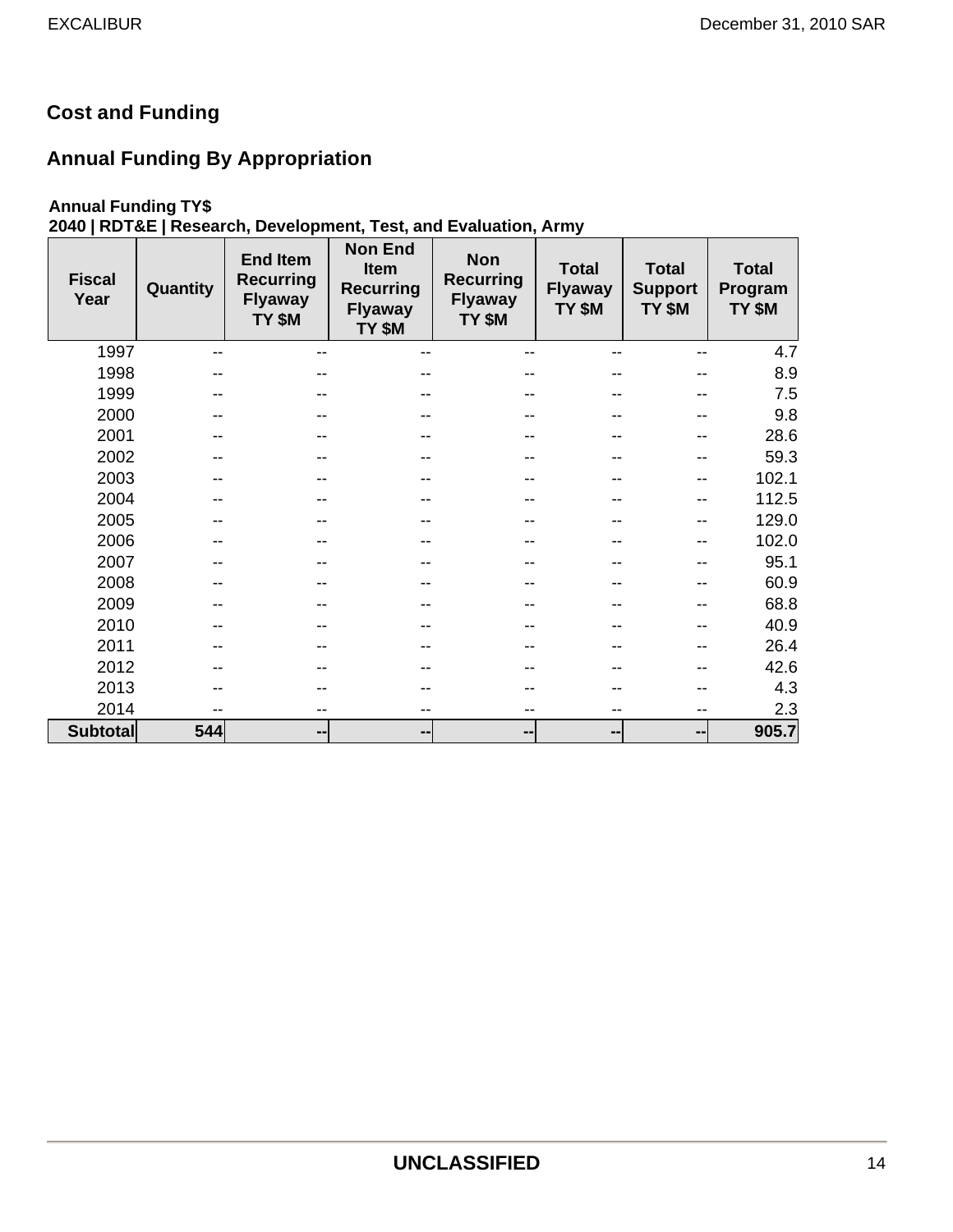## **Annual Funding BY\$**

### **2040 | RDT&E | Research, Development, Test, and Evaluation, Army**

| <b>Fiscal</b><br>Year | Quantity | <b>End Item</b><br><b>Recurring</b><br><b>Flyaway</b><br>BY 2007 \$M | <b>Non End</b><br>Item<br><b>Recurring</b><br><b>Flyaway</b><br>BY 2007 \$M | <b>Non</b><br><b>Recurring</b><br><b>Flyaway</b><br><b>BY 2007 \$M</b> | <b>Total</b><br><b>Flyaway</b> | <b>Total</b><br><b>Support</b><br>BY 2007 \$M BY 2007 \$M BY 2007 \$M | <b>Total</b><br>Program |
|-----------------------|----------|----------------------------------------------------------------------|-----------------------------------------------------------------------------|------------------------------------------------------------------------|--------------------------------|-----------------------------------------------------------------------|-------------------------|
| 1997                  |          |                                                                      |                                                                             |                                                                        |                                |                                                                       | 5.5                     |
| 1998                  |          |                                                                      |                                                                             |                                                                        |                                |                                                                       | 10.4                    |
| 1999                  |          |                                                                      |                                                                             |                                                                        |                                |                                                                       | 8.7                     |
| 2000                  |          |                                                                      |                                                                             |                                                                        |                                |                                                                       | 11.1                    |
| 2001                  |          |                                                                      |                                                                             |                                                                        |                                |                                                                       | 32.1                    |
| 2002                  |          |                                                                      |                                                                             |                                                                        |                                |                                                                       | 65.8                    |
| 2003                  |          |                                                                      |                                                                             |                                                                        |                                |                                                                       | 111.2                   |
| 2004                  |          |                                                                      |                                                                             |                                                                        |                                |                                                                       | 119.6                   |
| 2005                  |          |                                                                      |                                                                             |                                                                        |                                |                                                                       | 133.3                   |
| 2006                  |          |                                                                      |                                                                             |                                                                        |                                |                                                                       | 102.6                   |
| 2007                  |          |                                                                      |                                                                             |                                                                        |                                |                                                                       | 93.4                    |
| 2008                  |          |                                                                      |                                                                             |                                                                        |                                |                                                                       | 58.7                    |
| 2009                  |          |                                                                      |                                                                             |                                                                        |                                |                                                                       | 65.6                    |
| 2010                  |          |                                                                      |                                                                             |                                                                        |                                |                                                                       | 38.5                    |
| 2011                  |          |                                                                      |                                                                             |                                                                        |                                |                                                                       | 24.5                    |
| 2012                  |          |                                                                      |                                                                             |                                                                        |                                |                                                                       | 38.9                    |
| 2013                  |          |                                                                      |                                                                             |                                                                        |                                |                                                                       | 3.9                     |
| 2014                  |          |                                                                      |                                                                             |                                                                        |                                |                                                                       | 2.0                     |
| <b>Subtotal</b>       | 544      | --                                                                   | --                                                                          | --                                                                     | $\sim$                         | --                                                                    | 925.8                   |

Excalibur is an international program, with a Memorandum of Agreement (MOA) for the cooperative development with the Kingdom of Sweden (KoS), which has contributed \$57 million (\$58.3 million Base Year 2007) to the Increment Ia development program. The KoS has agreed to provide an additional \$10 million (\$9.3 million Base Year 2007) towards Increment Ib development. These funds are included in this SAR as Non-Treasury RDT&E funds (9999).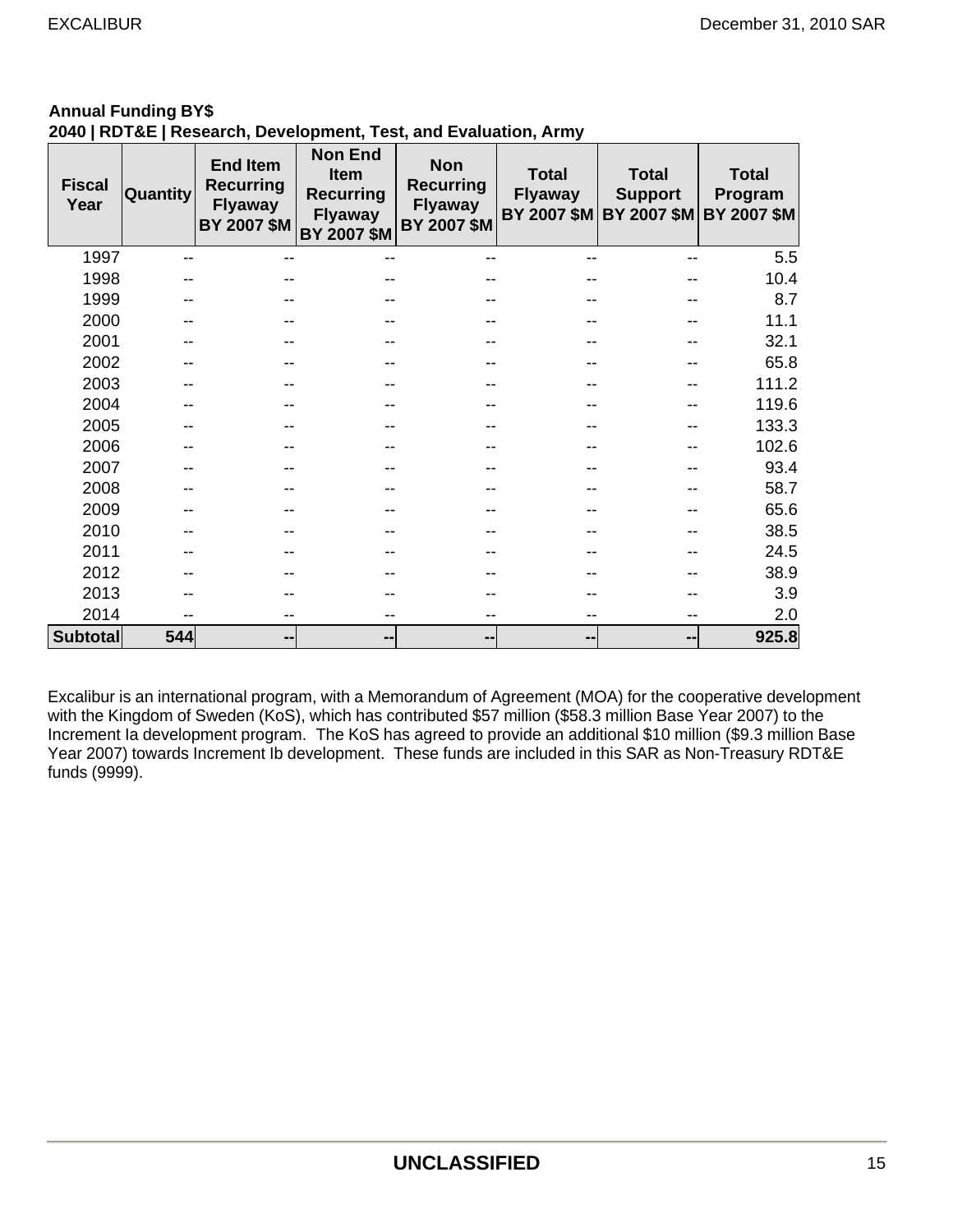#### **Annual Funding TY\$ 9999 | RDT&E | Non Treasury Funds**

| <b>Fiscal</b><br>Year | Quantity | <b>End Item</b><br><b>Recurring</b><br><b>Flyaway</b><br>TY \$M | <b>Non End</b><br><b>Item</b><br><b>Recurring</b><br><b>Flyaway</b><br>TY \$M | <b>Non</b><br><b>Recurring</b><br><b>Flyaway</b><br>TY \$M | <b>Total</b><br><b>Flyaway</b><br>TY \$M | <b>Total</b><br><b>Support</b><br>TY \$M | <b>Total</b><br>Program<br>TY \$M |
|-----------------------|----------|-----------------------------------------------------------------|-------------------------------------------------------------------------------|------------------------------------------------------------|------------------------------------------|------------------------------------------|-----------------------------------|
| 2003                  |          | $- -$                                                           |                                                                               |                                                            | --                                       |                                          | 9.5                               |
| 2004                  |          | $- -$                                                           |                                                                               |                                                            | --                                       |                                          | 9.5                               |
| 2005                  | --       | $- -$                                                           |                                                                               |                                                            | --                                       | --                                       | 9.5                               |
| 2006                  |          | --                                                              |                                                                               |                                                            | --                                       |                                          | 9.5                               |
| 2007                  | --       | $- -$                                                           |                                                                               |                                                            | --                                       |                                          | 9.5                               |
| 2008                  | --       | $- -$                                                           |                                                                               |                                                            | --                                       |                                          | 9.5                               |
| 2009                  |          | --                                                              |                                                                               |                                                            | --                                       |                                          | 3.0                               |
| 2010                  | --       | $- -$                                                           |                                                                               |                                                            | --                                       | --                                       | 2.5                               |
| 2011                  | --       | --                                                              |                                                                               |                                                            | --                                       |                                          | 2.5                               |
| 2012                  | --       | $- -$                                                           |                                                                               |                                                            | $- -$                                    |                                          | 2.0                               |
| <b>Subtotal</b>       | --       | --                                                              | $\overline{\phantom{m}}$                                                      | --                                                         | $\sim$                                   | --                                       | 67.0                              |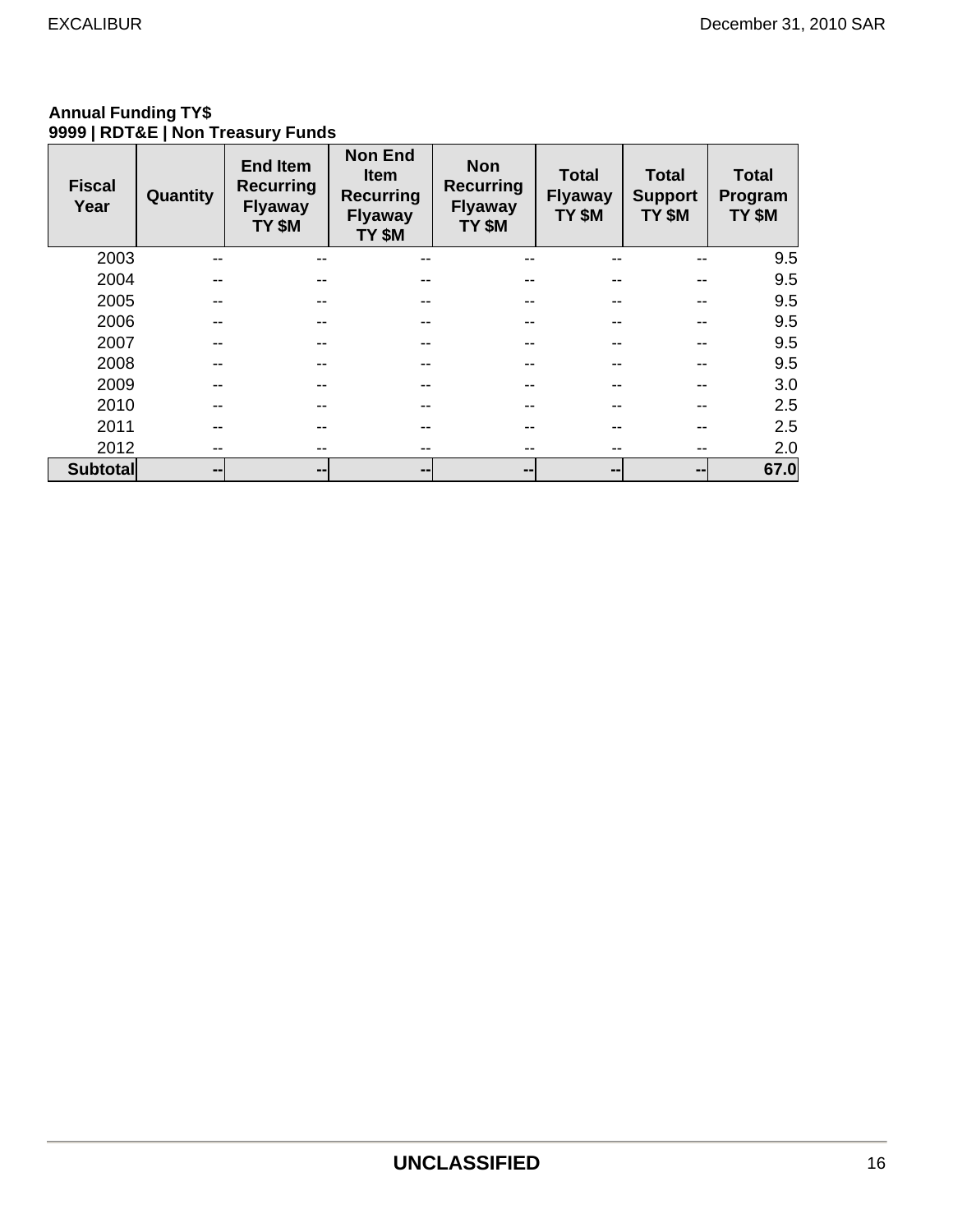#### **Annual Funding BY\$ 9999 | RDT&E | Non Treasury Funds**

| <b>Fiscal</b><br>Year | <b>Quantity</b> | <b>End Item</b><br><b>Recurring</b><br><b>Flyaway</b><br>BY 2007 \$M | <b>Non End</b><br><b>Item</b><br><b>Recurring</b><br><b>Flyaway</b><br>BY 2007 \$M | <b>Non</b><br><b>Recurring</b><br><b>Flyaway</b><br>BY 2007 \$M | <b>Total</b><br><b>Flyaway</b> | <b>Total</b><br><b>Support</b><br>BY 2007 \$M BY 2007 \$M BY 2007 \$M | <b>Total</b><br>Program |
|-----------------------|-----------------|----------------------------------------------------------------------|------------------------------------------------------------------------------------|-----------------------------------------------------------------|--------------------------------|-----------------------------------------------------------------------|-------------------------|
| 2003                  |                 |                                                                      |                                                                                    |                                                                 |                                |                                                                       | 10.3                    |
| 2004                  |                 |                                                                      |                                                                                    |                                                                 |                                |                                                                       | 10.1                    |
| 2005                  |                 |                                                                      |                                                                                    |                                                                 |                                |                                                                       | 9.8                     |
| 2006                  |                 |                                                                      |                                                                                    |                                                                 |                                |                                                                       | 9.6                     |
| 2007                  |                 |                                                                      |                                                                                    |                                                                 |                                |                                                                       | 9.3                     |
| 2008                  |                 |                                                                      |                                                                                    |                                                                 |                                |                                                                       | 9.2                     |
| 2009                  |                 |                                                                      |                                                                                    |                                                                 |                                |                                                                       | 2.9                     |
| 2010                  |                 |                                                                      |                                                                                    |                                                                 |                                |                                                                       | 2.4                     |
| 2011                  |                 |                                                                      |                                                                                    |                                                                 |                                |                                                                       | 2.3                     |
| 2012                  |                 |                                                                      |                                                                                    |                                                                 |                                |                                                                       | 1.8                     |
| <b>Subtotal</b>       | --              | --                                                                   | --                                                                                 | $\qquad \qquad \blacksquare$                                    | $\sim$                         | --                                                                    | 67.7                    |

This appropriation is being used to account for the \$67M of development funding provided by the Kingdom of Sweden for the Excalibur program.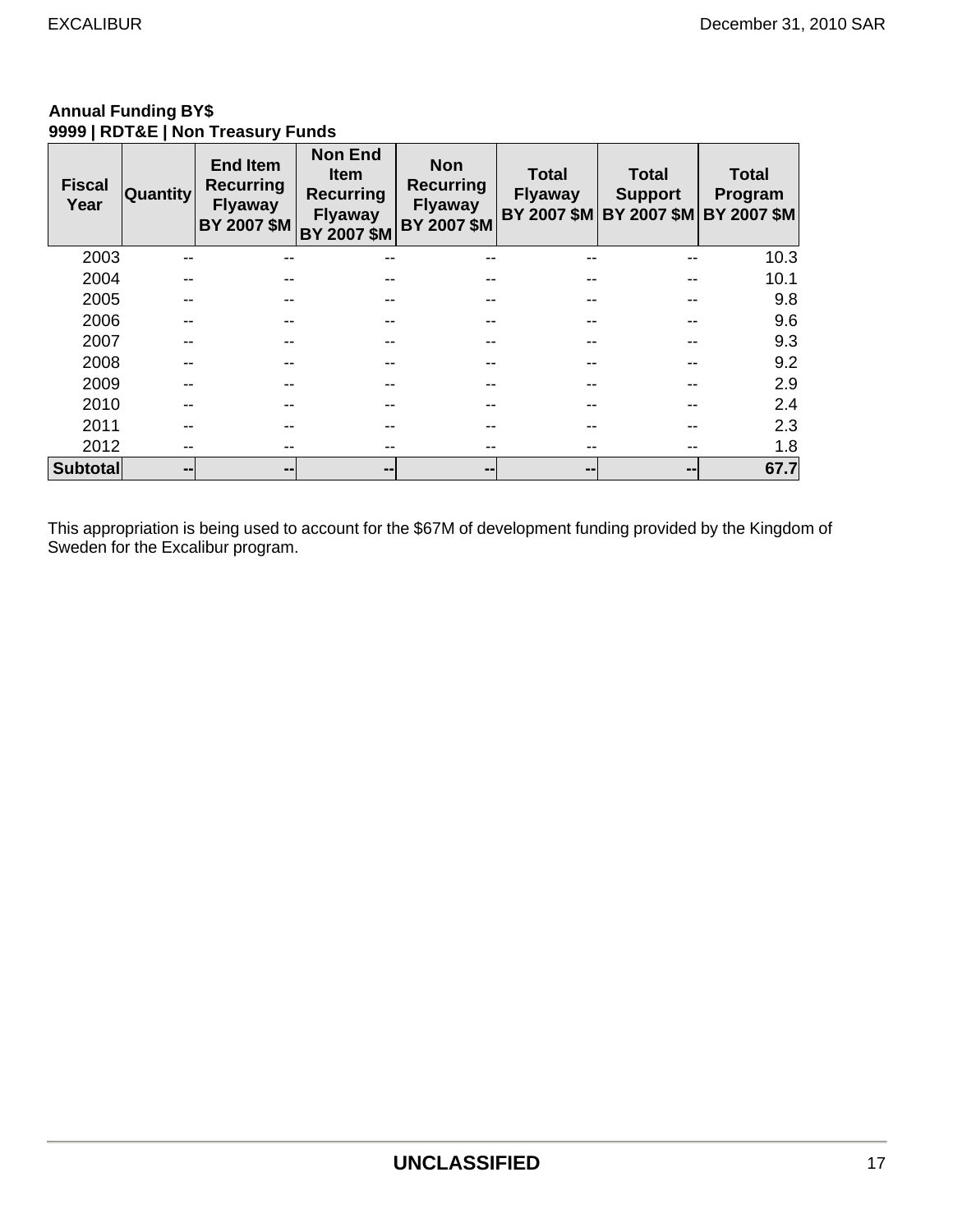| <b>Fiscal</b><br>Year | Quantity | <b>End Item</b><br><b>Recurring</b><br><b>Flyaway</b><br>TY \$M | <b>Non End</b><br><b>Item</b><br><b>Recurring</b><br><b>Flyaway</b><br>TY \$M | <b>Non</b><br><b>Recurring</b><br><b>Flyaway</b><br>TY \$M | <b>Total</b><br><b>Flyaway</b><br>TY \$M | <b>Total</b><br><b>Support</b><br>TY \$M | <b>Total</b><br>Program<br>TY \$M |
|-----------------------|----------|-----------------------------------------------------------------|-------------------------------------------------------------------------------|------------------------------------------------------------|------------------------------------------|------------------------------------------|-----------------------------------|
| 2005                  | 127      | 35.1                                                            | $- -$                                                                         | 1.8                                                        | 36.9                                     | $- -$                                    | 36.9                              |
| 2006                  | 321      | 48.3                                                            | $- -$                                                                         | 1.0                                                        | 49.3                                     |                                          | 49.3                              |
| 2007                  | 793      | 84.5                                                            | --                                                                            | 1.7                                                        | 86.2                                     | $- -$                                    | 86.2                              |
| 2008                  | 400      | 47.5                                                            | --                                                                            |                                                            | 47.5                                     |                                          | 47.5                              |
| 2009                  | 435      | 57.9                                                            | $- -$                                                                         | 10.1                                                       | 68.0                                     | 0.8                                      | 68.8                              |
| 2010                  | 900      | 103.1                                                           | --                                                                            | --                                                         | 103.1                                    | 2.3                                      | 105.4                             |
| 2011                  | 100      | 62.1                                                            | --                                                                            |                                                            | 62.1                                     |                                          | 62.1                              |
| 2012                  | 881      | 66.7                                                            | $- -$                                                                         | 1.7                                                        | 68.4                                     | 0.7                                      | 69.1                              |
| 2013                  | 2001     | 107.3                                                           |                                                                               | 1.1                                                        | 108.4                                    | 0.5                                      | 108.9                             |
| 2014                  | 573      | 65.7                                                            | $- -$                                                                         | 0.6                                                        | 66.3                                     | 0.7                                      | 67.0                              |
| <b>Subtotal</b>       | 6531     | 678.2                                                           | $-1$                                                                          | 18.0                                                       | 696.2                                    | 5.0                                      | 701.2                             |

#### **Annual Funding TY\$ 2034 | Procurement | Procurement of Ammunition, Army**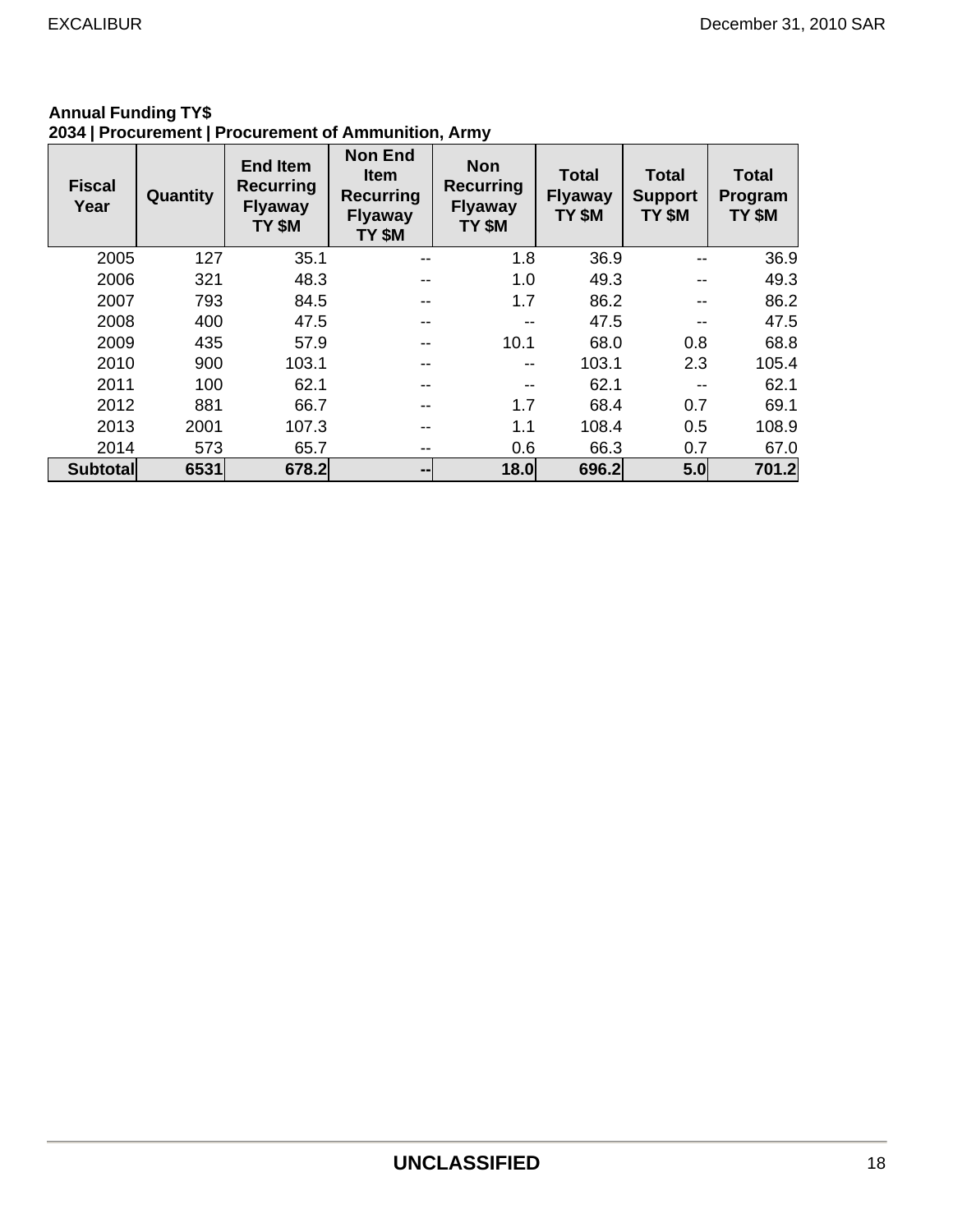| <b>Fiscal</b><br>Year | Quantity | <b>End Item</b><br><b>Recurring</b><br><b>Flyaway</b><br><b>BY 2007 \$M</b> | <b>Non End</b><br><b>Item</b><br>Recurring<br><b>Flyaway</b><br>BY 2007 \$M | <b>Non</b><br><b>Recurring</b><br><b>Flyaway</b><br><b>BY 2007 \$M</b> | <b>Total</b><br><b>Flyaway</b> | <b>Total</b><br><b>Support</b><br>BY 2007 \$M BY 2007 \$M | <b>Total</b><br>Program<br><b>BY 2007 \$M</b> |
|-----------------------|----------|-----------------------------------------------------------------------------|-----------------------------------------------------------------------------|------------------------------------------------------------------------|--------------------------------|-----------------------------------------------------------|-----------------------------------------------|
| 2005                  | 127      | 35.9                                                                        | --                                                                          | 1.9                                                                    | 37.8                           |                                                           | 37.8                                          |
| 2006                  | 321      | 48.0                                                                        | --                                                                          | 1.0                                                                    | 49.0                           |                                                           | 49.0                                          |
| 2007                  | 793      | 82.1                                                                        | --                                                                          | 1.6                                                                    | 83.7                           |                                                           | 83.7                                          |
| 2008                  | 400      | 45.5                                                                        | --                                                                          | --                                                                     | 45.5                           |                                                           | 45.5                                          |
| 2009                  | 435      | 54.9                                                                        | --                                                                          | 9.6                                                                    | 64.5                           | 0.8                                                       | 65.3                                          |
| 2010                  | 900      | 96.5                                                                        | --                                                                          | $- -$                                                                  | 96.5                           | 2.2                                                       | 98.7                                          |
| 2011                  | 100      | 57.2                                                                        | --                                                                          | --                                                                     | 57.2                           |                                                           | 57.2                                          |
| 2012                  | 881      | 60.4                                                                        | --                                                                          | 1.6                                                                    | 62.0                           | 0.6                                                       | 62.6                                          |
| 2013                  | 2001     | 95.6                                                                        | --                                                                          | 1.0                                                                    | 96.6                           | 0.4                                                       | 97.0                                          |
| 2014                  | 573      | 57.5                                                                        | --                                                                          | 0.5                                                                    | 58.0                           | 0.7                                                       | 58.7                                          |
| <b>Subtotal</b>       | 6531     | 633.6                                                                       | --                                                                          | 17.2                                                                   | 650.8                          | 4.7                                                       | 655.5                                         |

#### **Annual Funding BY\$ 2034 | Procurement | Procurement of Ammunition, Army**

The FY 2011 quantity of 100 reflects the current program baseline. The FY 2011 funding does not account for a potential Senate Appropriations Committee (SAC) mark of \$31.4 million (\$28.9 million Base Year 2007). The Congressional decrement is expected, which will bring the total Current Estimate for Excalibur Procurement down to \$669.8 million (\$625.7 million Base Year 2007). Adding in the \$36.7 million (\$35.6 million Base Year 2007) of Foreign Military Sales (FMS) buy back funding brings Excalibur's total Procurement to \$706.5 million (\$661.3 million Base Year 2007). This FMS buy back funding is accounted for as Procurement, Defense-Wide (0300).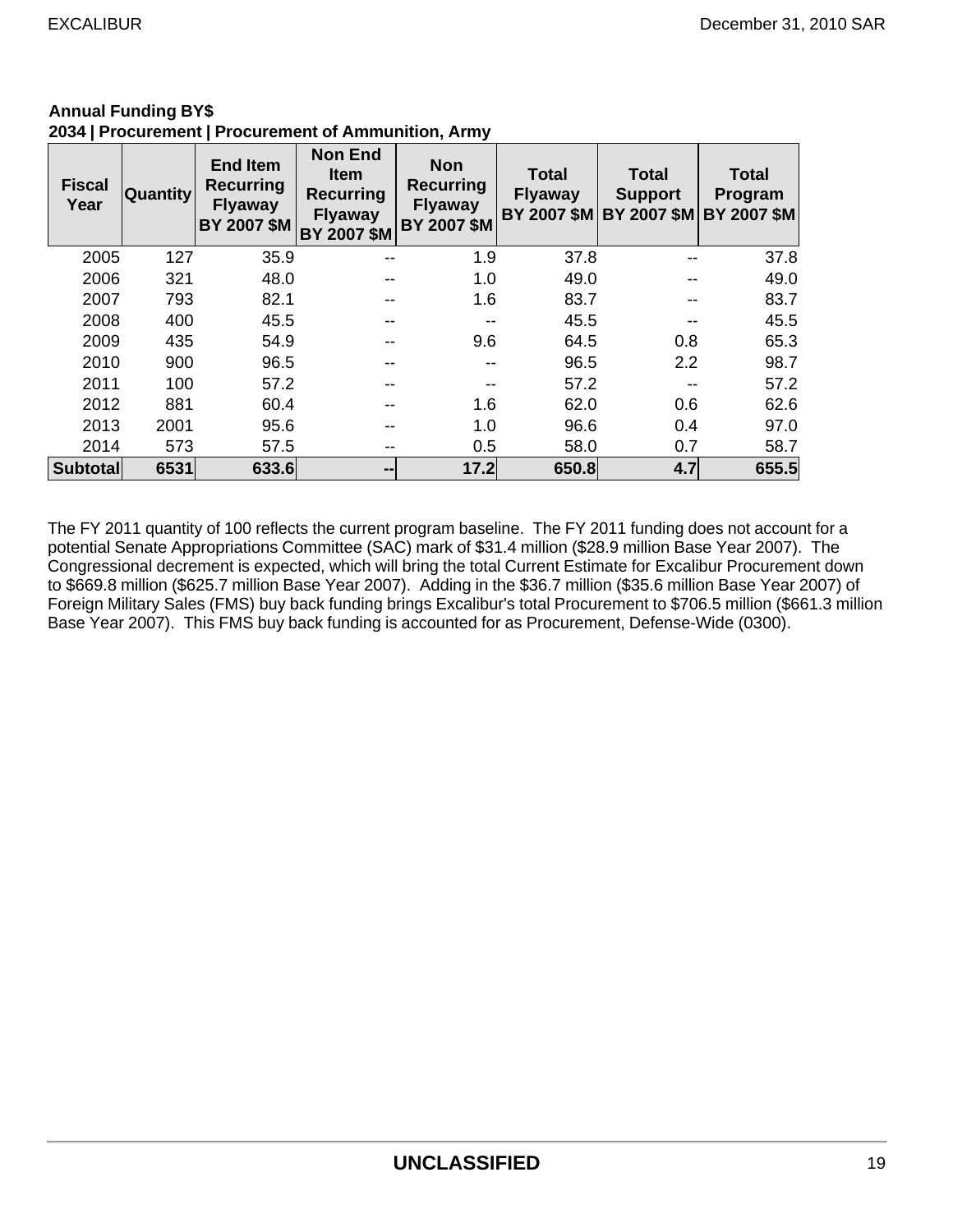#### **Annual Funding TY\$ 0300 | Procurement | Procurement, Defense-Wide**

| <b>Fiscal</b><br>Year | Quantity | <b>End Item</b><br><b>Recurring</b><br><b>Flyaway</b><br>TY \$M | <b>Non End</b><br><b>Item</b><br><b>Recurring</b><br><b>Flyaway</b><br>TY \$M | <b>Non</b><br><b>Recurring</b><br><b>Flyaway</b><br>TY \$M | <b>Total</b><br><b>Flyaway</b><br>TY \$M | <b>Total</b><br><b>Support</b><br>TY \$M | <b>Total</b><br>Program<br>TY \$M |
|-----------------------|----------|-----------------------------------------------------------------|-------------------------------------------------------------------------------|------------------------------------------------------------|------------------------------------------|------------------------------------------|-----------------------------------|
| 2007                  | 295      | 25.1                                                            | $- -$                                                                         | $\overline{\phantom{a}}$                                   | 25.1                                     | $-$                                      | 25.1                              |
| 2008                  | 75       | 6.2                                                             | $- -$                                                                         | --                                                         | 6.2                                      | $- -$                                    | 6.2                               |
| 2009                  | 29       | 5.4                                                             | $- -$                                                                         | $\overline{\phantom{m}}$                                   | 5.4                                      | $- -$                                    | 5.4                               |
| <b>Subtotal</b>       | 399      | 36.7                                                            | $\sim$ $\sim$                                                                 | $\sim$ $\sim$                                              | 36.7                                     | $\sim$                                   | 36.7                              |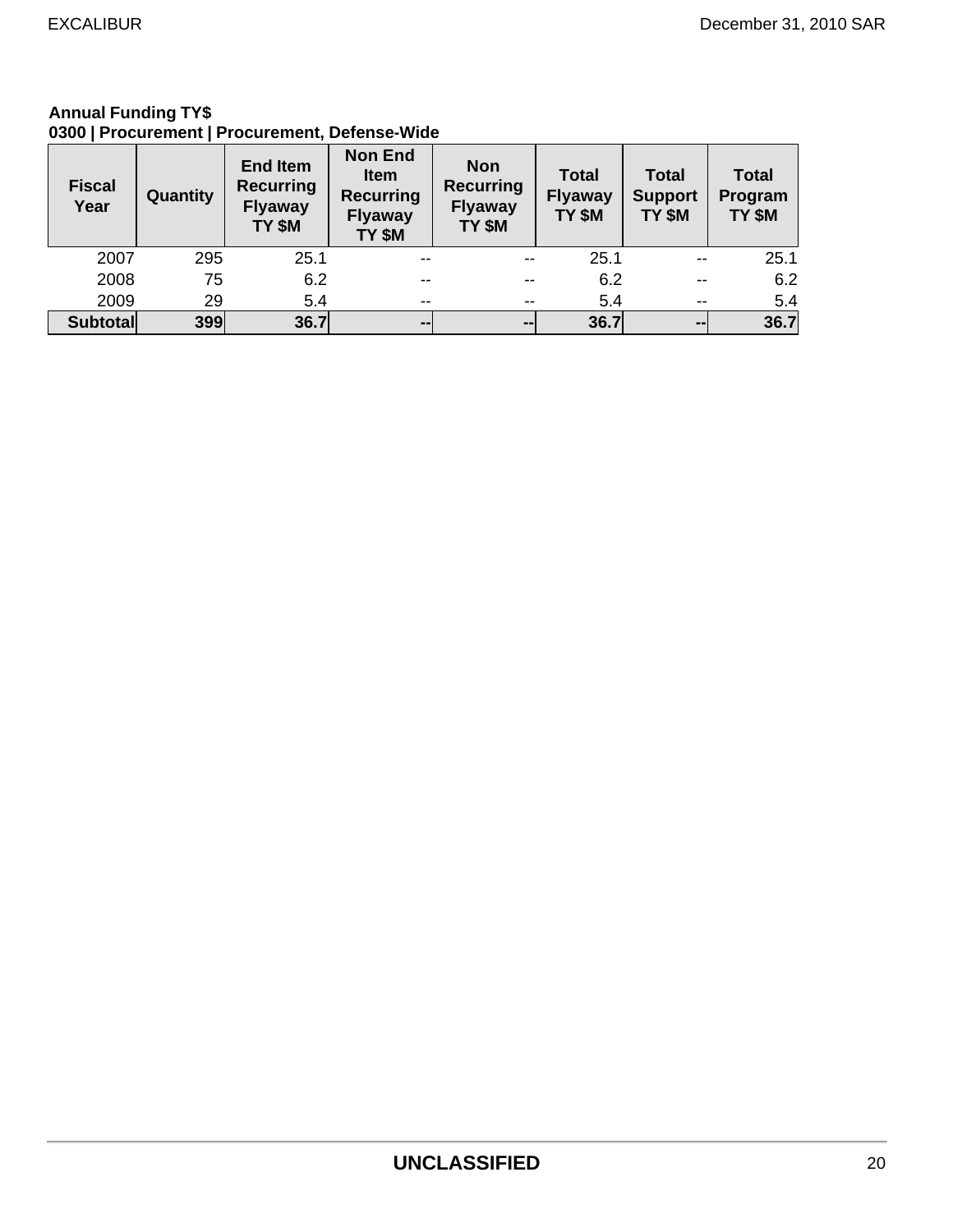#### **Annual Funding BY\$ 0300 | Procurement | Procurement, Defense-Wide**

| <b>Fiscal</b><br>Year | <b>Quantity</b> | <b>End Item</b><br><b>Recurring</b><br><b>Flyaway</b><br>BY 2007 \$M | <b>Non End</b><br><b>Item</b><br><b>Recurring</b><br><b>Flyaway</b><br>BY 2007 \$M | <b>Non</b><br><b>Recurring</b><br><b>Flyaway</b><br><b>BY 2007 \$M</b> | <b>Total</b><br><b>Flyaway</b> | <b>Total</b><br><b>Support</b> | <b>Total</b><br>Program<br>BY 2007 \$M BY 2007 \$M BY 2007 \$M |
|-----------------------|-----------------|----------------------------------------------------------------------|------------------------------------------------------------------------------------|------------------------------------------------------------------------|--------------------------------|--------------------------------|----------------------------------------------------------------|
| 2007                  | 295             | 24.5                                                                 | $- -$                                                                              |                                                                        | 24.5                           | --                             | 24.5                                                           |
| 2008                  | 75              | 6.0                                                                  |                                                                                    |                                                                        | 6.0                            |                                | 6.0                                                            |
| 2009                  | 29              | 5.1                                                                  | $- -$                                                                              |                                                                        | 5.1                            | --                             | 5.1                                                            |
| <b>Subtotal</b>       | 399             | 35.6                                                                 | $-1$                                                                               | $\sim$ $\sim$                                                          | 35.6                           | --                             | 35.6                                                           |

This appropriation captures the procurement of Foreign Military Sales buy back rounds.

### **Low Rate Initial Production**

|                          | <b>Initial LRIP Decision</b>      | <b>Current Total LRIP</b>                                    |
|--------------------------|-----------------------------------|--------------------------------------------------------------|
| <b>Approval Date</b>     | 3/25/2005                         | 7/31/2007                                                    |
| <b>Approved Quantity</b> | 1500                              | 2500                                                         |
| <b>Reference</b>         | * AAE ADM signed May<br>23, 2005. | ** AAE ADM signed and<br>AAE MS-C approved July<br>31, 2007. |
| <b>Start Year</b>        | 2005                              | 2005                                                         |
| <b>End Year</b>          | 2006                              | 2009                                                         |

\* The program received an Army Acquisition Executive (AAE) Acquisition Decision Memorandum (ADM) dated May 23, 2005 to authorize entry into Low Rate Initial Production (LRIP) and procurement of up to 500 Block Ia-1 projectiles in FY 2005-2006.

The AAE provided a revised ADM on March 26, 2007 to increase the authorized LRIP procurement quantity up to 1,500 Block Ia-1 projectiles.

\*\* A revised ADM dated July 31, 2007 authorized entry into Increment (Block) Ia-2 LRIP with procurement authorization of up to 2,500 Block Ia projectiles in FY 2005-2009.

The significant decrease in Army Procurement Objective from 30,000 rounds to 6,264 resulted in more than 10% of Excalibur quantities already procured during LRIP. The Increment Ib LRIP quantity will be determined at Increment Ib Milestone C.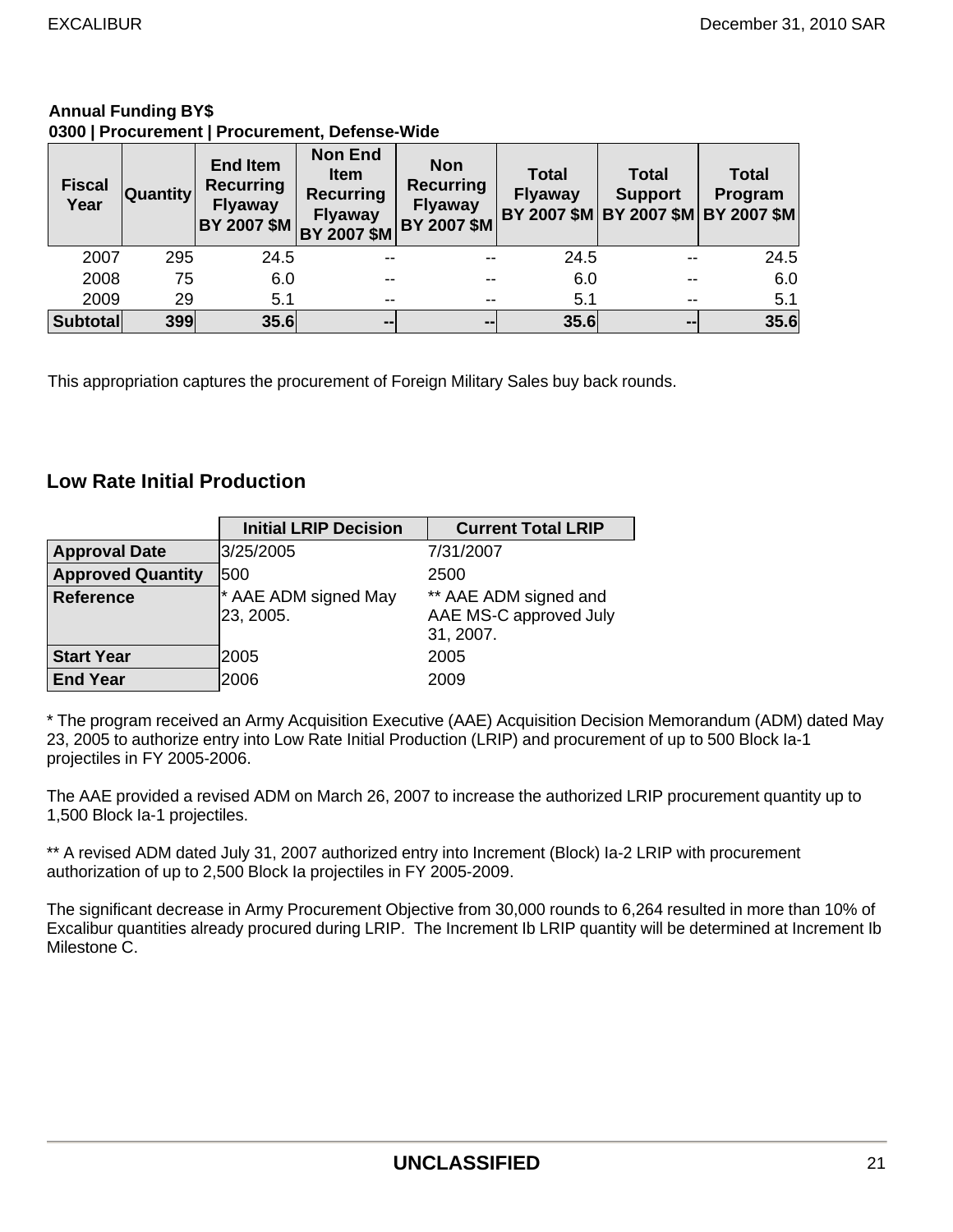# **Foreign Military Sales**

| <b>Country</b> | Date of<br><b>Sale</b> | Quantity | <b>Total</b><br><b>Cost \$M</b> | <b>Memo</b>                                                                                                                                                                                          |
|----------------|------------------------|----------|---------------------------------|------------------------------------------------------------------------------------------------------------------------------------------------------------------------------------------------------|
| Sweden         | 9/23/2009              | 114      |                                 | 12.0 114 Increment la-2 projectiles were sold to the<br>Kingdom of Sweden (KoS) under the Excalibur<br>Production Project Agreement.                                                                 |
| United Kingdom | 3/6/2009               | 6        |                                 | 1.1 The United Kingdom has purchased six rounds.                                                                                                                                                     |
| Australia      | 5/8/2008               | 250      |                                 | 26.9 Australia has purchased 250 Excalibur Increment<br>la-1 projectiles.                                                                                                                            |
| Sweden         | 10/15/2007             | 18       |                                 | 2.3 KoS Letter of Offer and Acceptance FMS Case<br>was signed October 15, 2007.                                                                                                                      |
| Canada         | 10/7/2007              | 30       |                                 | 4.1 Canadian Defense Forces FMS contract for FY<br>2007 projectiles. Three projectiles were<br>delivered on February 19, 2007 for acceptance<br>testing and 27 were delivered on October 7,<br>2007. |

Other countries have expressed interest in Excalibur and have begun development of FMS cases.

## **Nuclear Cost**

None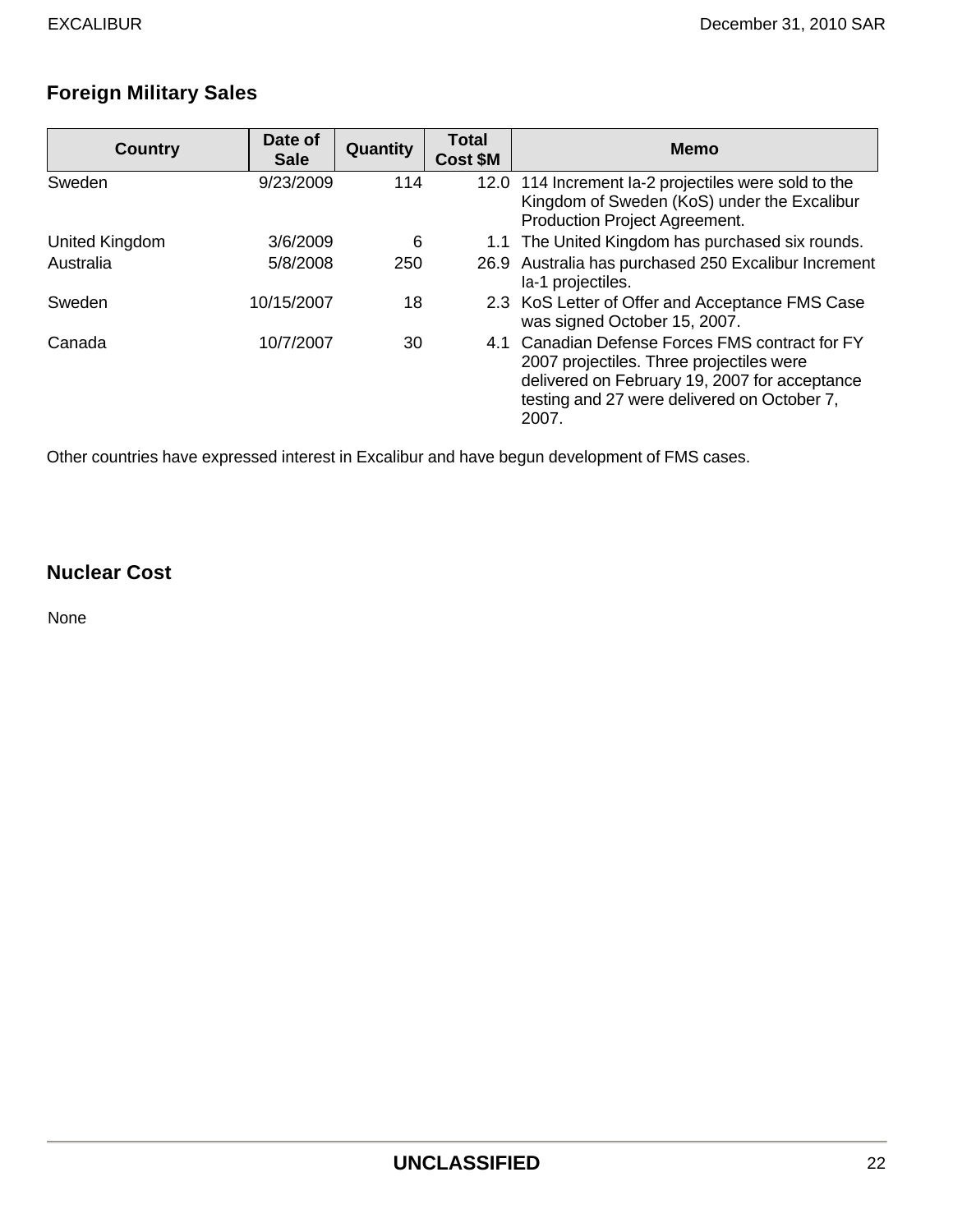## **Unit Cost**

## **Unit Cost Report**

|                                      | <b>BY2007 \$M</b>                                                          | <b>BY2007 \$M</b>                         |                       |
|--------------------------------------|----------------------------------------------------------------------------|-------------------------------------------|-----------------------|
| <b>Unit Cost</b>                     | <b>Current UCR</b><br><b>Baseline</b><br>(MAR 2011 APB)                    | <b>Current Estimate</b><br>(DEC 2010 SAR) | <b>BY</b><br>% Change |
| Program Acquisition Unit Cost (PAUC) |                                                                            |                                           |                       |
| Cost                                 | 1654.6                                                                     | 1684.6                                    |                       |
| Quantity                             | 7474                                                                       | 7474                                      |                       |
| <b>Unit Cost</b>                     | 0.221                                                                      | 0.225                                     | $+1.81$               |
| Average Procurement Unit Cost (APUC) |                                                                            |                                           |                       |
| Cost                                 | 661.2                                                                      | 691.1                                     |                       |
| Quantity                             | 6930                                                                       | 6930                                      |                       |
| <b>Unit Cost</b>                     | 0.095                                                                      | 0.100                                     | $+5.26$               |
|                                      |                                                                            |                                           |                       |
|                                      |                                                                            |                                           |                       |
|                                      | <b>BY2007 \$M</b>                                                          | <b>BY2007 \$M</b>                         |                       |
| <b>Unit Cost</b>                     | <b>Revised</b><br><b>Original UCR</b><br><b>Baseline</b><br>(MAR 2011 APB) | <b>Current Estimate</b><br>(DEC 2010 SAR) | <b>BY</b><br>% Change |
| Program Acquisition Unit Cost (PAUC) |                                                                            |                                           |                       |
| Cost                                 | 1654.6                                                                     | 1684.6                                    |                       |
| Quantity                             | 7474                                                                       | 7474                                      |                       |
| <b>Unit Cost</b>                     | 0.221                                                                      | 0.225                                     | $+1.81$               |
| Average Procurement Unit Cost (APUC) |                                                                            |                                           |                       |
| Cost                                 | 661.2                                                                      | 691.1                                     |                       |
| Quantity                             | 6930                                                                       | 6930                                      |                       |

The percentage change depicted in the tables above is due to the SAR's inclusion of \$31.414 million (\$28.9 million in Base Year 2007) that are not required in FY 2011. The Senate Appropriations Committee, in their review of the FY 2011 President's Budget Request, appropriately marked the Excalibur program's procurement funding at \$30.700 million, a decrement of \$31.414 million from the requested \$62.114 million, due to the Army's revised quantity requirements for Excalibur. The Acquisition Program Baseline approved in March 2011 accounted for this expected decrement.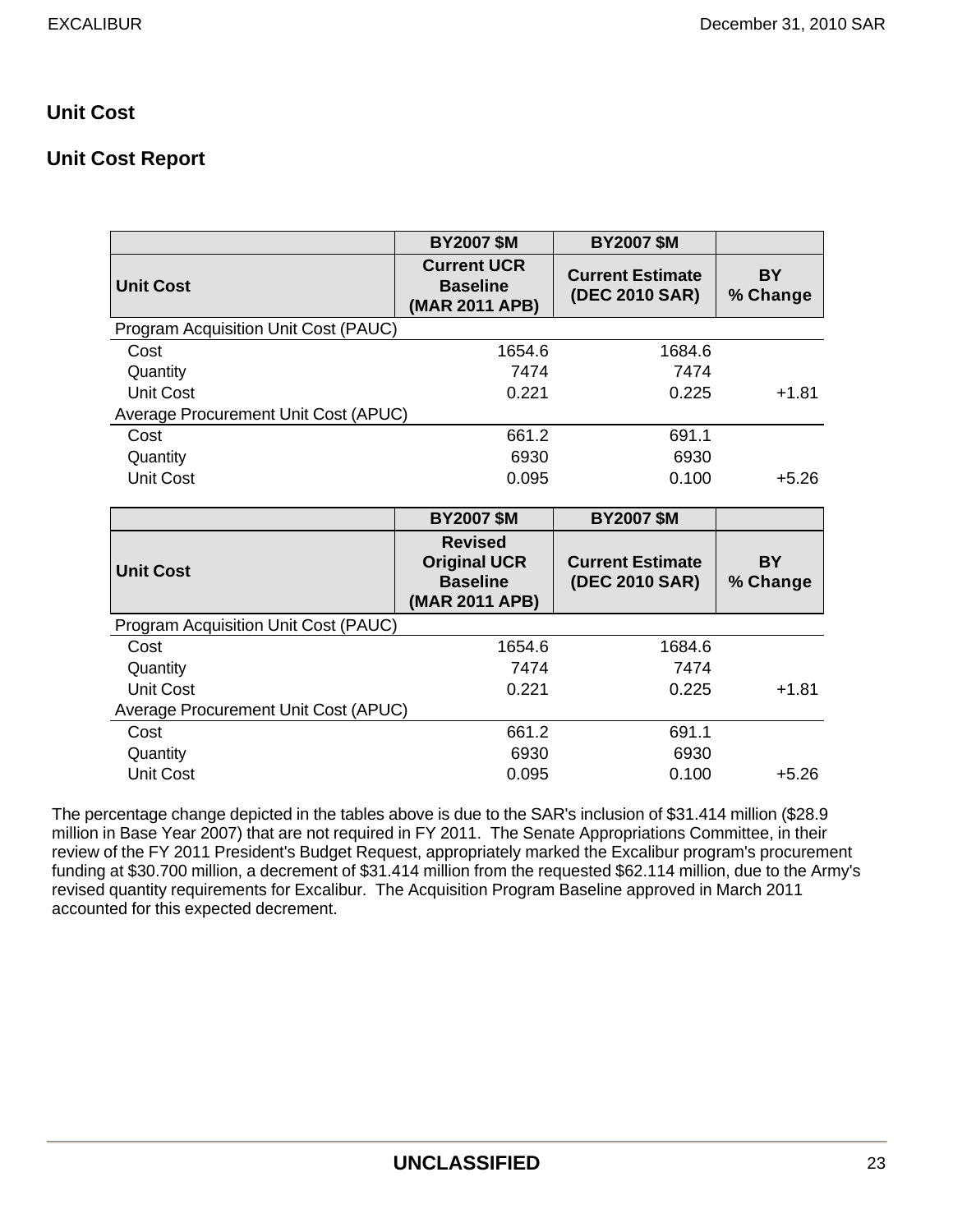## **Unit Cost History**



|                             |                 | <b>BY2007 \$M</b> |             | TY \$M      |             |
|-----------------------------|-----------------|-------------------|-------------|-------------|-------------|
|                             | <b>Date</b>     | <b>PAUC</b>       | <b>APUC</b> | <b>PAUC</b> | <b>APUC</b> |
| <b>Original APB</b>         | <b>OCT 2004</b> | 0.072             | 0.039       | 0.076       | 0.045       |
| APB as of January 2006      | <b>OCT 2004</b> | 0.072             | 0.039       | 0.076       | 0.045       |
| <b>Revised Original APB</b> | <b>MAR 2011</b> | 0.221             | 0.095       | 0.225       | 0.102       |
| <b>Prior APB</b>            | <b>JUL 2007</b> | 0.075             | 0.044       | 0.083       | 0.054       |
| <b>Current APB</b>          | <b>MAR 2011</b> | 0.221             | 0.095       | 0.225       | 0.102       |
| <b>Prior Annual SAR</b>     | <b>DEC 2009</b> | 0.075             | 0.047       | 0.081       | 0.053       |
| <b>Current Estimate</b>     | <b>DEC 2010</b> | 0.225             | 0.100       | 0.229       | 0.106       |

### **SAR Unit Cost History**

### **Initial SAR Baseline to Current SAR Baseline (TY \$M)**

| <b>Initial PAUC</b> | <b>Changes</b> |          |       |        |            |       | <b>PAUC</b> |              |                 |
|---------------------|----------------|----------|-------|--------|------------|-------|-------------|--------------|-----------------|
| <b>Dev Est</b>      | <b>Econ</b>    | Qty      | Sch   | Eng    | <b>Est</b> | Oth   | <b>Spt</b>  | <b>Total</b> | <b>Prod Est</b> |
| 0.063               | 0.005          | $-0.001$ | 0.005 | .006 ر | 0.005      | 0.000 | 0.000       | 0.020        | 0.083           |

#### **Current SAR Baseline to Current Estimate (TY \$M)**

| <b>PAUC</b>     | <b>Changes</b> |       |            |            |            |       | <b>PAUC</b> |              |                    |
|-----------------|----------------|-------|------------|------------|------------|-------|-------------|--------------|--------------------|
| <b>Prod Est</b> | <b>Econ</b>    | Qty   | <b>Sch</b> | <b>Eng</b> | <b>Est</b> | Oth   | <b>Spt</b>  | <b>Total</b> | <b>Current Est</b> |
| 0.083           | $-0.011$       | 0.145 | 0.006      | 0.000      | 0.006      | 0.000 | 0.000       | 0.146        | 0.229              |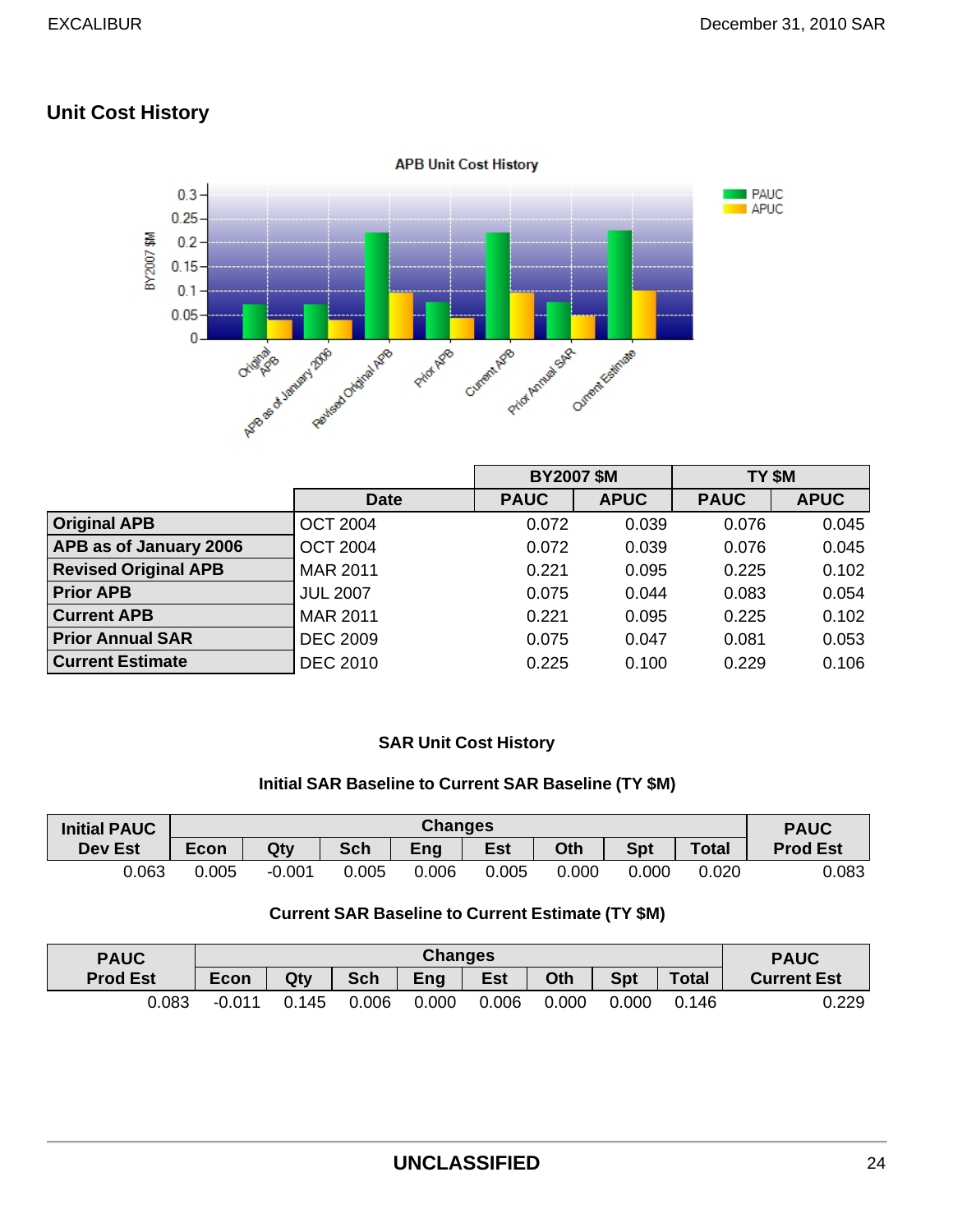### **Initial SAR Baseline to Current SAR Baseline (TY \$M)**

| <b>Initial APUC</b> |             | <b>Changes</b> |            |       |            |       |       |              | <b>APUC</b>     |
|---------------------|-------------|----------------|------------|-------|------------|-------|-------|--------------|-----------------|
| <b>Dev Est</b>      | <b>Econ</b> | Qty            | <b>Sch</b> | Eng   | <b>Est</b> | Oth   | Spt   | <b>Total</b> | <b>Prod Est</b> |
| 0.054               | 0.005       | $-0.014$       | 0.005      | 0.000 | 0.004      | 0.000 | 0.000 | .000         | 0.054           |

#### **Current SAR Baseline to Current Estimate (TY \$M)**

| <b>APUC</b>     |             | <b>Changes</b> |            |       |            |       |            |              | <b>APUC</b>        |
|-----------------|-------------|----------------|------------|-------|------------|-------|------------|--------------|--------------------|
| <b>Prod Est</b> | <b>Econ</b> | Qty            | <b>Sch</b> | Eng   | <b>Est</b> | Oth   | <b>Spt</b> | <b>Total</b> | <b>Current Est</b> |
| 0.054           | $-0.011$    | 0.054          | 0.005      | 0.000 | 0.004      | 0.000 | 0.000      | 0.052        | 0.106              |

### **SAR Baseline History**

| <b>Item/Event</b>           | <b>SAR</b><br><b>Planning</b><br><b>Estimate (PE)</b> | <b>SAR</b><br><b>Development</b><br><b>Estimate (DE)</b> | <b>SAR</b><br><b>Production</b><br><b>Estimate (PdE)</b> | <b>Current</b><br><b>Estimate</b> |
|-----------------------------|-------------------------------------------------------|----------------------------------------------------------|----------------------------------------------------------|-----------------------------------|
| Milestone I                 | N/A                                                   | <b>MAY 1997</b>                                          | N/A                                                      | N/A                               |
| Milestone II                | N/A                                                   | <b>MAY 1997</b>                                          | <b>MAY 1997</b>                                          | <b>MAY 1997</b>                   |
| Milestone C                 | N/A                                                   | <b>JUN 2006</b>                                          | <b>MAY 2005</b>                                          | MAY 2005                          |
| <b>IOC</b>                  | N/A                                                   | <b>SEP 2008</b>                                          | APR 2009                                                 | <b>OCT 2011</b>                   |
| Total Cost (TY \$M)         | N/A                                                   | 4798.7                                                   | 2518.7                                                   | 1710.6                            |
| <b>Total Quantity</b>       | N/A                                                   | 76677                                                    | 30388                                                    | 7474                              |
| Prog. Acq. Unit Cost (PAUC) | N/A                                                   | 0.063                                                    | 0.083                                                    | 0.229                             |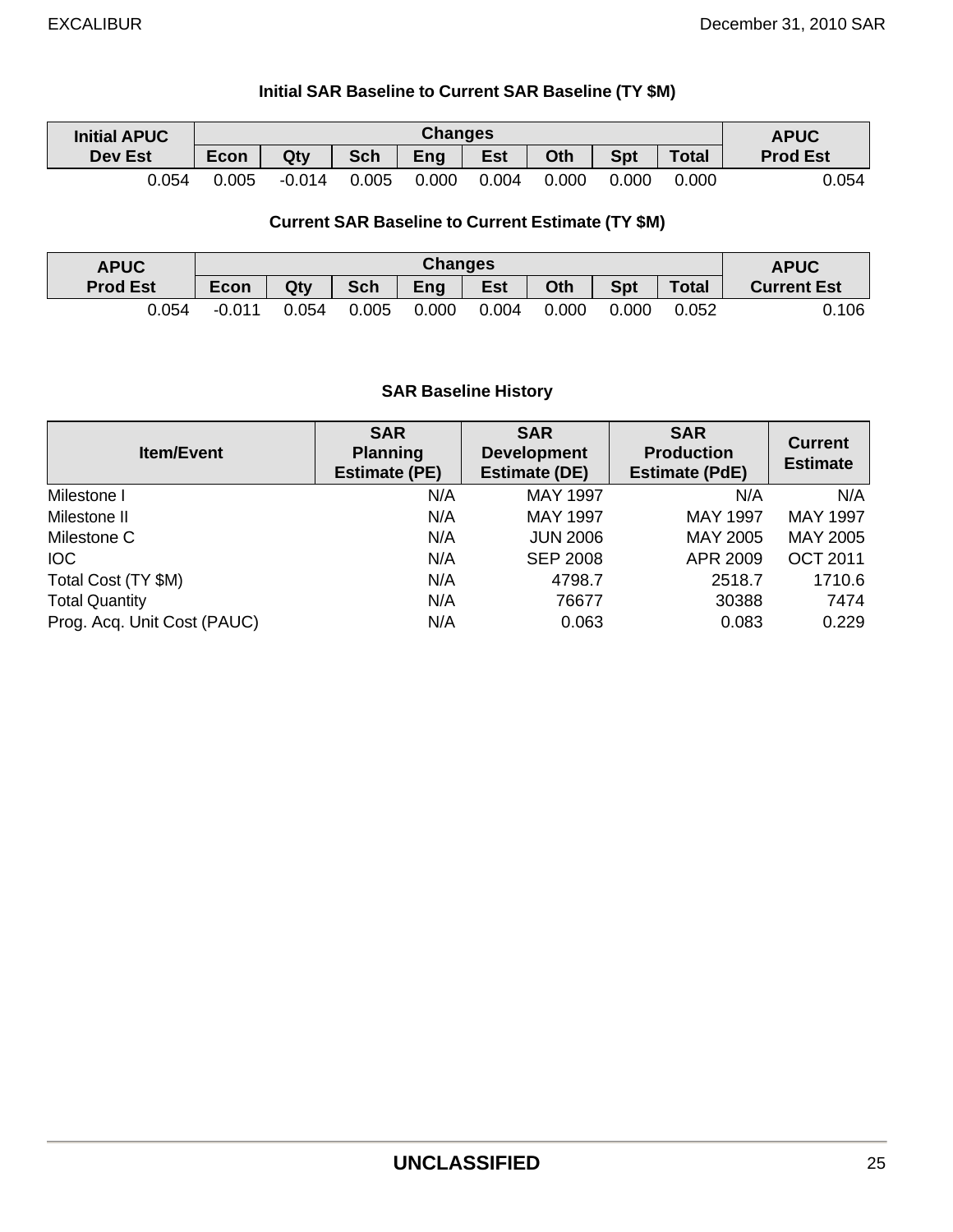## **Cost Variance**

# **Cost Variance Summary**

|                           |         | <b>Summary Then Year \$M</b> |                              |              |
|---------------------------|---------|------------------------------|------------------------------|--------------|
|                           | RDT&E   | <b>Proc</b>                  | <b>MILCON</b>                | <b>Total</b> |
| SAR Baseline (Prod Est)   | 910.2   | 1608.5                       |                              | 2518.7       |
| Previous Changes          |         |                              |                              |              |
| Economic                  | $-4.6$  | $-74.8$                      |                              | $-79.4$      |
| Quantity                  | $+39.7$ | $-897.4$                     |                              | $-857.7$     |
| Schedule                  | $+11.3$ | $+40.0$                      |                              | $+51.3$      |
| Engineering               |         |                              |                              |              |
| Estimating                | $-57.4$ | $+28.4$                      |                              | $-29.0$      |
| Other                     |         |                              |                              |              |
| Support                   |         | $-1.4$                       |                              | $-1.4$       |
| Subtotal                  | $-11.0$ | $-905.2$                     | --                           | $-916.2$     |
| <b>Current Changes</b>    |         |                              |                              |              |
| Economic                  | $-0.2$  | $-0.7$                       |                              | $-0.9$       |
| Quantity                  |         | $+38.5$                      |                              | $+38.5$      |
| Schedule                  |         | $-3.4$                       |                              | $-3.4$       |
| Engineering               |         |                              |                              |              |
| Estimating                | $+73.7$ | $+0.2$                       |                              | $+73.9$      |
| Other                     |         |                              |                              |              |
| Support                   |         |                              |                              |              |
| Subtotal                  | $+73.5$ | $+34.6$                      | $\qquad \qquad \blacksquare$ | $+108.1$     |
| <b>Total Changes</b>      | $+62.5$ | $-870.6$                     | $- -$                        | $-808.1$     |
| <b>CE - Cost Variance</b> | 972.7   | 737.9                        |                              | 1710.6       |
| CE - Cost & Funding       | 972.7   | 737.9                        |                              | 1710.6       |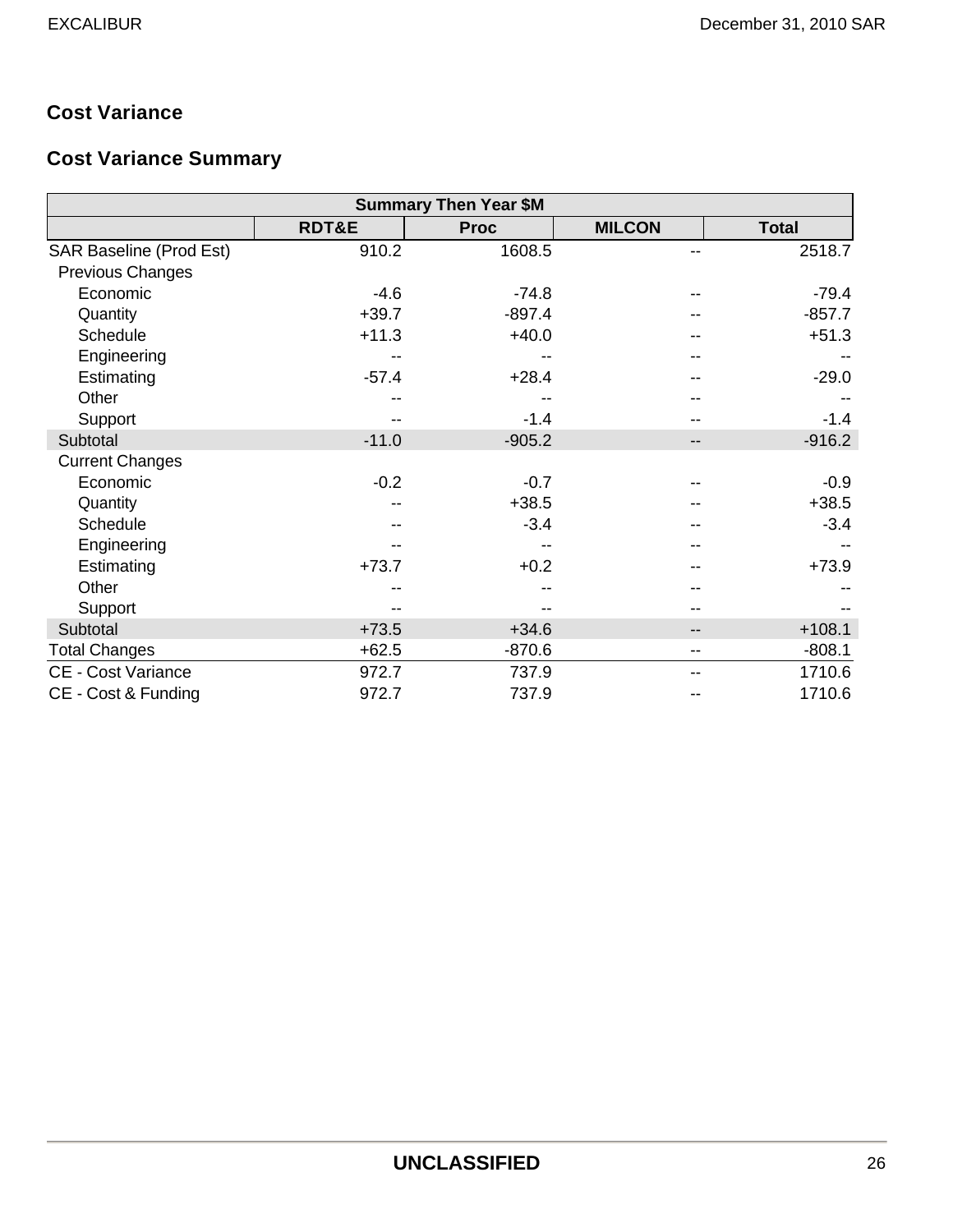|                           |                  | <b>Summary Base Year 2007 \$M</b> |               |              |
|---------------------------|------------------|-----------------------------------|---------------|--------------|
|                           | <b>RDT&amp;E</b> | <b>Proc</b>                       | <b>MILCON</b> | <b>Total</b> |
| SAR Baseline (Prod Est)   | 932.5            | 1332.1                            |               | 2264.6       |
| Previous Changes          |                  |                                   |               |              |
| Economic                  |                  |                                   |               |              |
| Quantity                  | $+36.6$          | $-748.5$                          |               | $-711.9$     |
| Schedule                  | $+10.1$          | $+41.4$                           |               | $+51.5$      |
| Engineering               |                  |                                   |               |              |
| Estimating                | $-59.4$          | $+32.7$                           |               | $-26.7$      |
| Other                     |                  |                                   |               |              |
| Support                   |                  | $-1.4$                            |               | $-1.4$       |
| Subtotal                  | $-12.7$          | $-675.8$                          | --            | $-688.5$     |
| <b>Current Changes</b>    |                  |                                   |               |              |
| Economic                  |                  |                                   |               |              |
| Quantity                  |                  | $+37.2$                           |               | $+37.2$      |
| Schedule                  |                  | $-2.6$                            |               | $-2.6$       |
| Engineering               |                  |                                   |               |              |
| Estimating                | $+73.7$          | $+0.1$                            |               | $+73.8$      |
| Other                     |                  |                                   |               |              |
| Support                   |                  | $+0.1$                            |               | $+0.1$       |
| Subtotal                  | $+73.7$          | $+34.8$                           | --            | $+108.5$     |
| <b>Total Changes</b>      | $+61.0$          | $-641.0$                          | --            | $-580.0$     |
| <b>CE - Cost Variance</b> | 993.5            | 691.1                             |               | 1684.6       |
| CE - Cost & Funding       | 993.5            | 691.1                             |               | 1684.6       |

Previous Estimate: September 2010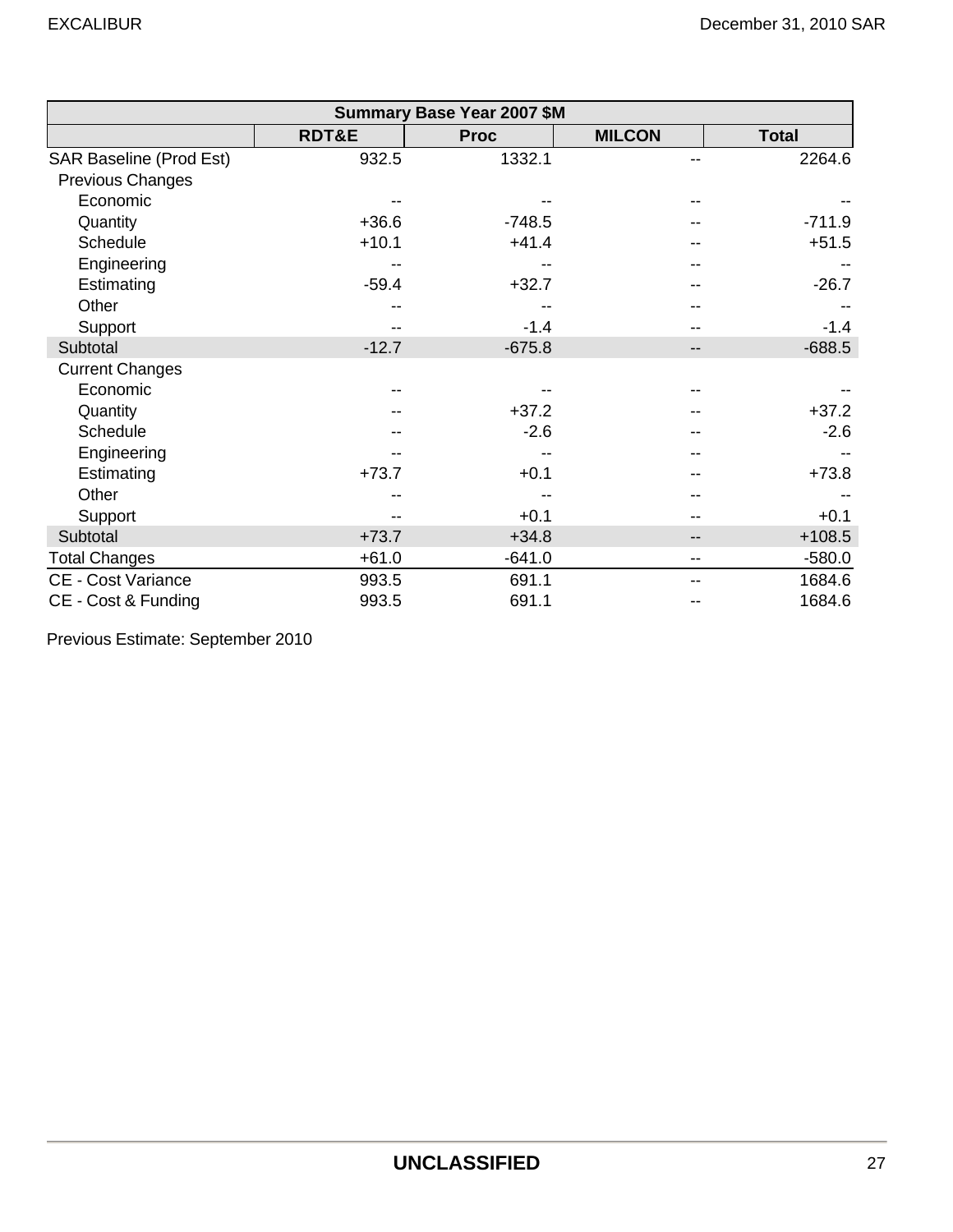| <b>RDT&amp;E</b>                                                                                                                               | <b>\$M</b>  |             |
|------------------------------------------------------------------------------------------------------------------------------------------------|-------------|-------------|
|                                                                                                                                                | <b>Base</b> | <b>Then</b> |
| <b>Current Change Explanations</b>                                                                                                             | Year        | Year        |
| Revised escalation indices. (Economic)                                                                                                         | N/A         | $-0.2$      |
| Adjustment for current and prior escalation. (Estimating)                                                                                      | $+0.1$      | $+0.1$      |
| Increased Block Ib estimate to align with costs experienced on Block Ia (Estimating)                                                           | $+5.9$      | $+6.6$      |
| Inclusion of Kingdom of Sweden development funding (Estimating)                                                                                | $+67.7$     | $+67.0$     |
| <b>RDT&amp;E Subtotal</b>                                                                                                                      | $+73.7$     | $+73.5$     |
| Procurement                                                                                                                                    | <b>\$M</b>  |             |
|                                                                                                                                                | <b>Base</b> | <b>Then</b> |
| <b>Current Change Explanations</b>                                                                                                             | Year        | Year        |
| Revised escalation indices. (Economic)                                                                                                         | N/A         | $-0.7$      |
| Quantity variance resulting from an increase of 25 projectiles from 6506 to 6531.<br>(Quantity)                                                | $+1.6$      | $+1.8$      |
| Inclusion of 399 previously unreported projectiles purchased from FY 2007 to FY 2009<br>with Foreign Military Sales buy back funds. (Quantity) | $+35.6$     | $+36.7$     |
| Procurement buy profile adjusted to align with certified program following critical Nunn-<br>McCurdy unit cost breach. (Schedule)              | $-2.6$      | $-3.4$      |
| Adjustment for current and prior escalation. (Estimating)                                                                                      | $+0.1$      | $+0.2$      |
| Increase in Other Support costs. (Support)                                                                                                     | $+0.1$      | 0.0         |
| <b>Procurement Subtotal</b>                                                                                                                    | $+34.8$     | $+34.6$     |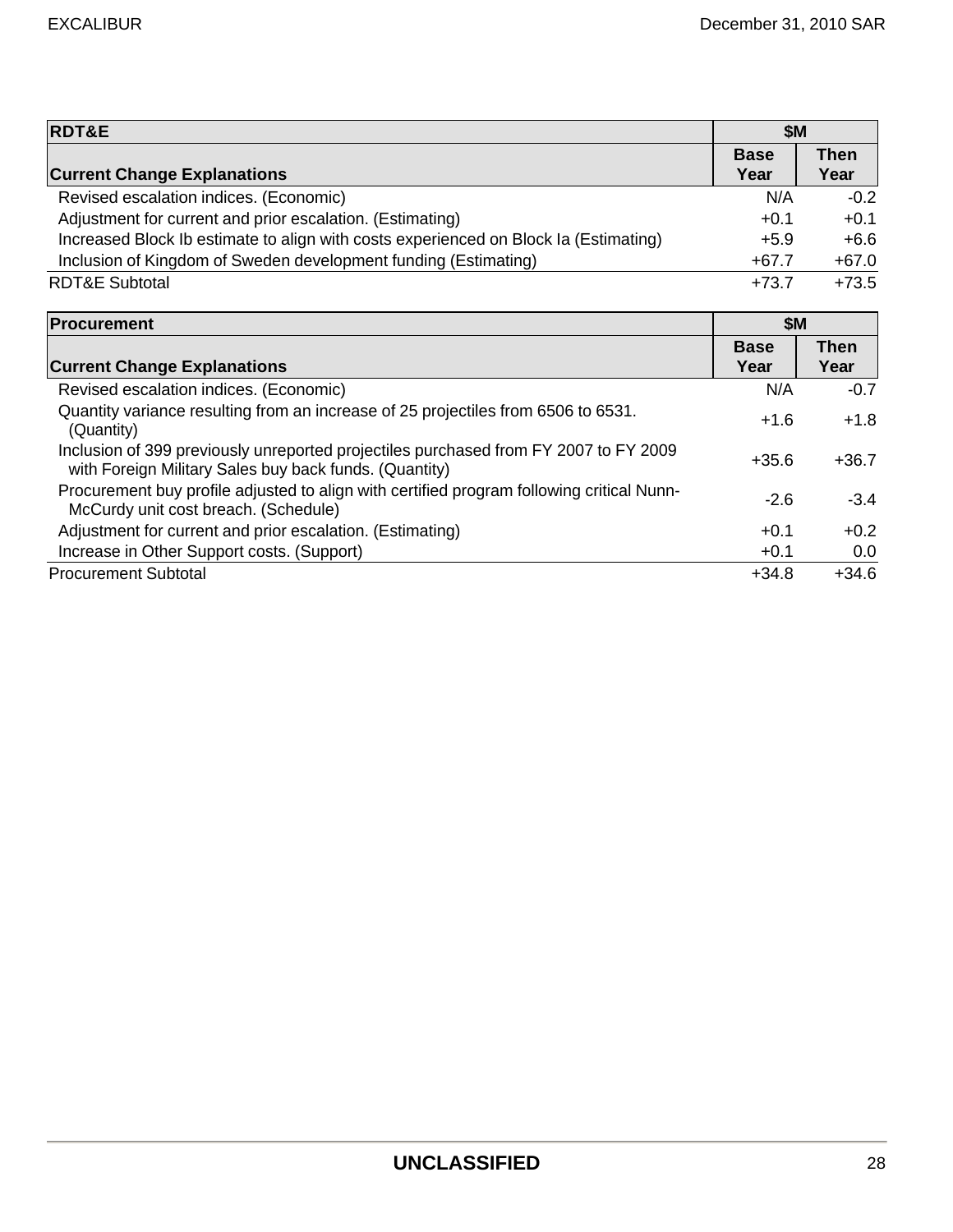## **Contracts**

| <b>Appropriation: RDT&amp;E</b> |                                                      |
|---------------------------------|------------------------------------------------------|
| <b>Contract Name</b>            | <b>XM982 ER Projectile-Incr Ib RDT&amp;E SDD-RMS</b> |
| Contractor                      | <b>Raytheon Missile Systems</b>                      |
| <b>Contractor Location</b>      | Tucson, AZ 85706                                     |
| Contract Number, Type           | W15QKN-08-C-0530/1, FFP                              |
| <b>Award Date</b>               | September 26, 2008                                   |
| <b>Definitization Date</b>      | February 01, 2010                                    |

|               | Initial Contract Price (\$M) |     | <b>Current Contract Price (\$M)</b> |                |     | <b>Estimated Price At Completion (\$M)</b> |                        |  |
|---------------|------------------------------|-----|-------------------------------------|----------------|-----|--------------------------------------------|------------------------|--|
| <b>Target</b> | <b>Ceiling</b>               | Qty | <b>Target</b>                       | <b>Ceiling</b> | Qty | <b>Contractor</b>                          | <b>Program Manager</b> |  |
| 27.0          | N/A                          | N/A | 30.4                                | N/A            | N/A | 30.4                                       | 30.4                   |  |

#### **Cost And Schedule Variance Explanations**

Cost and Schedule variance reporting is not required on this FFP contract.

#### **Contract Comments**

On September 26, 2008, the Joint Munitions and Lethality Acquisition Center awarded two contracts (Raytheon Missile Systems & Alliant Techsystems, Inc.) for Increment Ib Phase 1 (Demonstration) of Engineering and Manufacturing Development (EMD). Phase 1 culminated with a competitive shoot-off and was down selected to Raytheon Missile Systems in Fourth Quarter FY 2010 for Phase 2 (Qualification) of EMD. The Phase 1 contracts were Firm Fixed Price and the Phase 2 contract is Cost Plus Incentive Fee. Increment Ib is the next Increment in the development of the fielded Excalibur Increment Ia munition that provides higher reliability at a lower unit production cost. The Phase 1 contract is complete with a final cost of \$30.4M, and will no longer be reported after this SAR.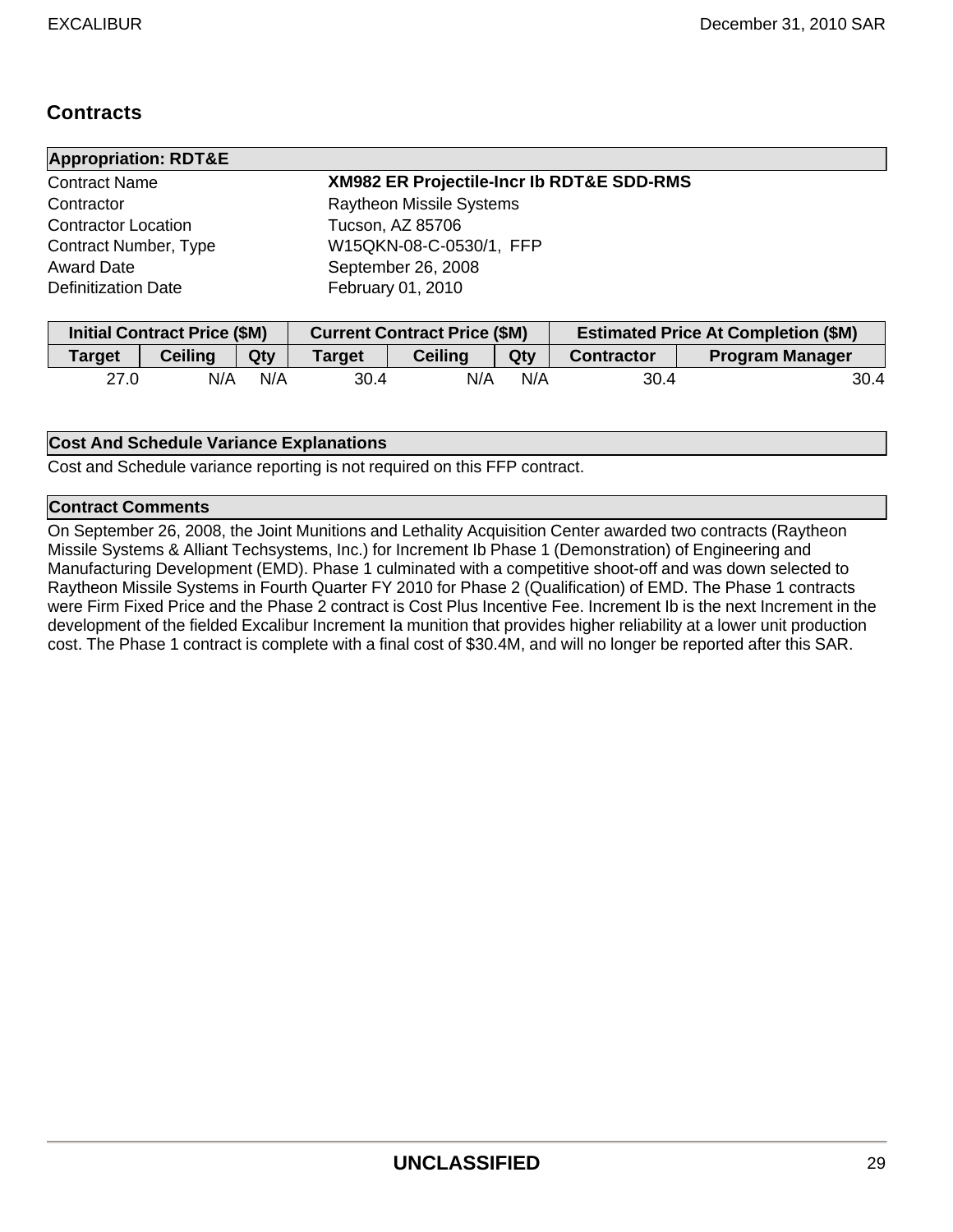| <b>Appropriation: RDT&amp;E</b> |                                                      |
|---------------------------------|------------------------------------------------------|
| <b>Contract Name</b>            | <b>XM982 ER Projectile-Incr Ib RDT&amp;E SDD-RMS</b> |
| Contractor                      | <b>Raytheon Missile Systems</b>                      |
| <b>Contractor Location</b>      | Tucson, AZ 85706                                     |
| Contract Number, Type           | W15QKN-08-C-0530/2, CPIF                             |
| <b>Award Date</b>               | August 25, 2010                                      |
| <b>Definitization Date</b>      | August 25, 2010                                      |

| <b>Initial Contract Price (\$M)</b> |                |     | <b>Current Contract Price (\$M)</b> |                |     | <b>Estimated Price At Completion (\$M)</b> |                        |
|-------------------------------------|----------------|-----|-------------------------------------|----------------|-----|--------------------------------------------|------------------------|
| <b>Target</b>                       | <b>Ceiling</b> | Qty | Target                              | <b>Ceiling</b> | Qty | <b>Contractor</b>                          | <b>Program Manager</b> |
| 22.8                                | N/A            | N/A | 22.8                                | N/A            | N/A | 22.8                                       | 22.8                   |

| Variance                             | <b>Cost Variance</b> | <b>Schedule Variance</b> |
|--------------------------------------|----------------------|--------------------------|
| Cumulative Variances To Date         | $+0.4$               | -0.6                     |
| <b>Previous Cumulative Variances</b> | 0.0                  | 0.0                      |
| Net Change                           | $+0.4$               | -0.6                     |

#### **Cost And Schedule Variance Explanations**

This is the first SAR to include Earned Value Management data for this contract.

The unfavorable net schedule variance is due to delays in contractor schedule that appear unlikely to be recovered.The Government Chief Engineer agrees that the contractor should be able to being Part II of Phase 2, even if the schedule for Part I is not recovered.

The favorable net cost variance indicates that the contractor has been careful in the use of its resources, although there remains a moderate risk that schedule delays could negatively impact cost going forward.

#### **Contract Comments**

This contract is for Phase 2 (Qualification) of Increment Ib Engineering and Manufacturing Development (EMD). The Phase 1 contracts were Firm Fixed Price and the Phase 2 contract is Cost Plus Incentive Fee. Increment Ib is the next Increment in the development of the fielded Excalibur Increment Ia munition that provides higher reliability at a lower unit production cost.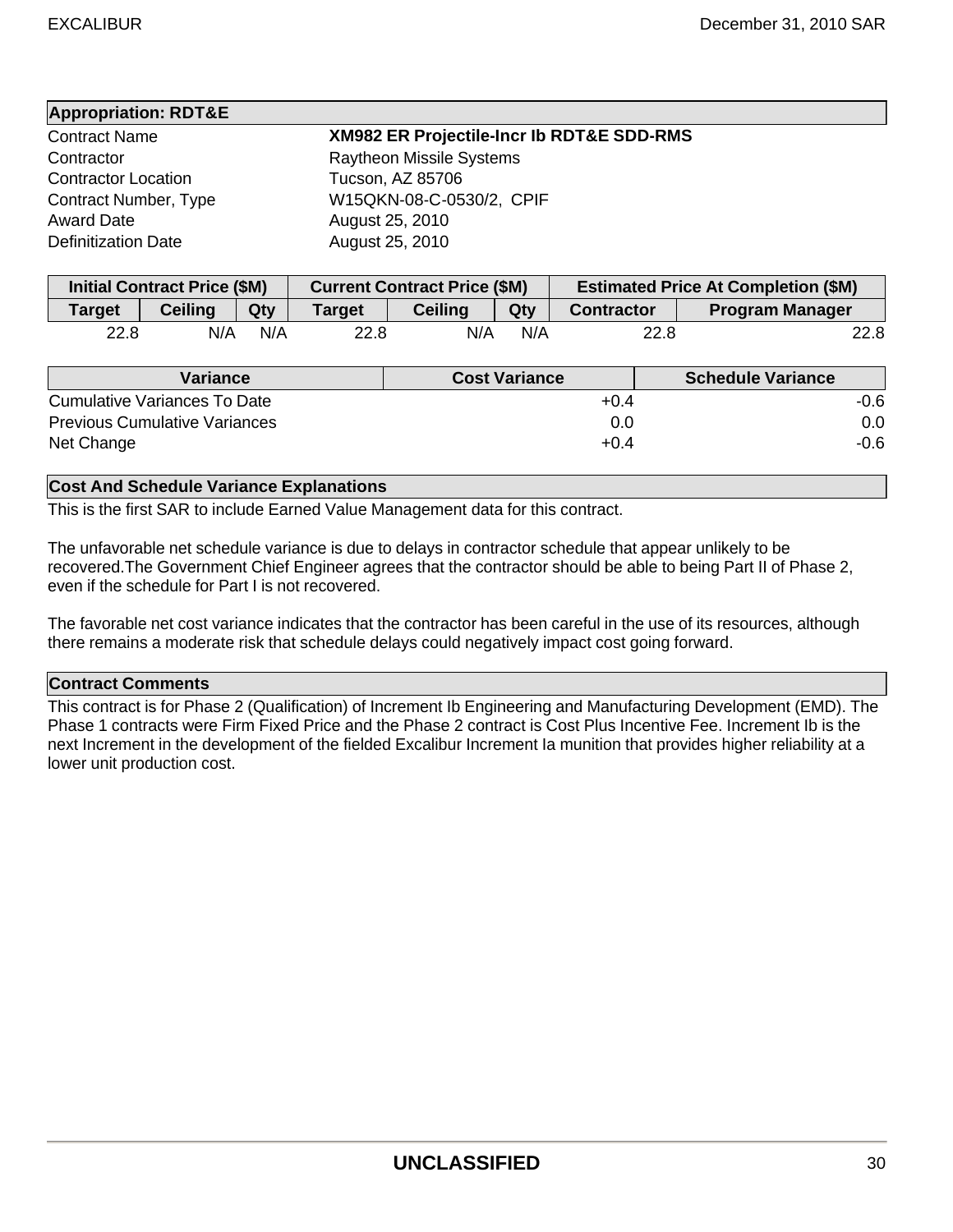| <b>Appropriation: Procurement</b> |                                                         |  |
|-----------------------------------|---------------------------------------------------------|--|
| Contract Name                     | XM982 ER Projectile-Incr la Prod FY2007, FY2008, FY2009 |  |
| Contractor                        | <b>Raytheon Missile Systems</b>                         |  |
| <b>Contractor Location</b>        | Tucson, AZ 85437                                        |  |
| Contract Number, Type             | W15QKN-07-C-0100/3, FFP                                 |  |
| Award Date                        | April 05, 2007                                          |  |
| <b>Definitization Date</b>        | August 06, 2010                                         |  |

| <b>Initial Contract Price (\$M)</b> |                |     | <b>Current Contract Price (\$M)</b> |                |      | <b>Estimated Price At Completion (\$M)</b> |                        |
|-------------------------------------|----------------|-----|-------------------------------------|----------------|------|--------------------------------------------|------------------------|
| <b>Target</b>                       | <b>Ceiling</b> | Qty | <b>Target</b>                       | <b>Ceiling</b> | Qty  | <b>Contractor</b>                          | <b>Program Manager</b> |
| 31.2                                | N/A            | 327 | 267.7                               | N/A            | 1628 | 267.7                                      | 267.7                  |

#### **Cost And Schedule Variance Explanations**

Cost and Schedule variance reporting is not required on this FFP contract.

#### **Contract Comments**

The Initial FY 2007 contract target price award was \$31.2 million and included 327 projectiles which were based on the initial Letter of Contract award (Undefinitized Contract Action). The total current definitized target contract price of \$267.7 million with a total projectile quantity of 1,628 represents the awarded base contract for FY 2007 and awarded contract options for FY 2008 and FY 2009, with contract values of \$97.7 million (793 projectiles), \$95.1 million (400 projectiles), and \$74.9 million (435 projectiles), respectively. This contract also includes requirements for the United States Army, United States Marine Corps, and Foreign Military Sales.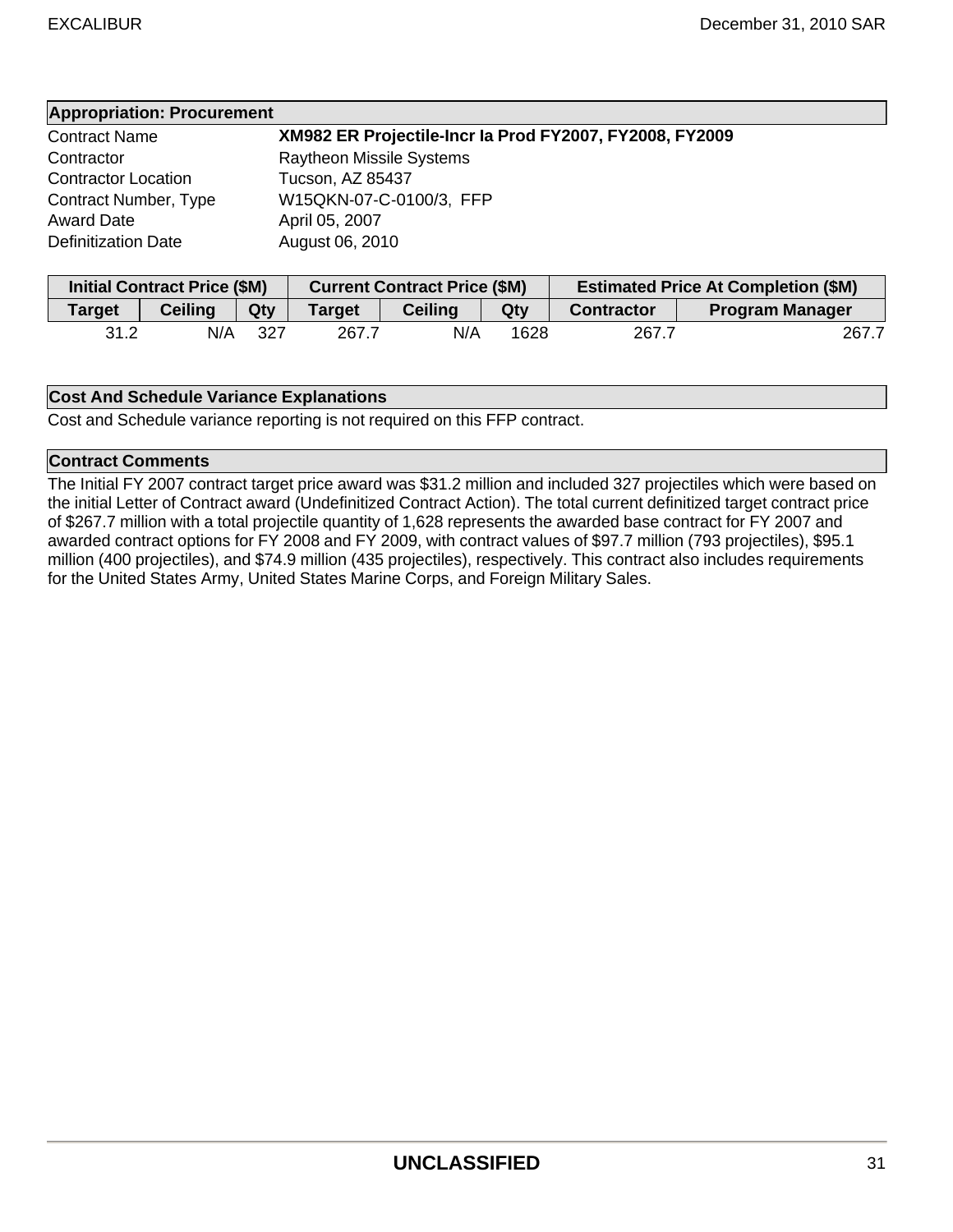## **Deliveries and Expenditures**

| <b>Deliveries To Date</b>                 | <b>Plan To Date</b> | <b>Actual To Date</b> | <b>Total Quantity</b> | <b>Percent</b><br><b>Delivered</b> |
|-------------------------------------------|---------------------|-----------------------|-----------------------|------------------------------------|
| Development                               | 319                 | 319                   | 544                   | 58.64%                             |
| Production                                | 1413                | 1413                  | 6930                  | 20.39%                             |
| <b>Total Program Quantities Delivered</b> | 1732                | 1732                  | 7474                  | 23.17%                             |

| <b>Expenditures and Appropriations (TY \$M)</b> |        |                             |        |  |  |
|-------------------------------------------------|--------|-----------------------------|--------|--|--|
| <b>Total Acquisition Cost</b>                   | 1710.6 | <b>Years Appropriated</b>   | 15     |  |  |
| <b>Expenditures To Date</b>                     | 1079.8 | Percent Years Appropriated  | 83.33% |  |  |
| <b>Percent Expended</b>                         | 63.12% | Appropriated to Date        | 1414.4 |  |  |
| <b>Total Funding Years</b>                      | 18     | <b>Percent Appropriated</b> | 82.68% |  |  |

Plan and actual projectile quantities refer to projectiles delivered to the United States Army. Foreign Military Sales and United States Marine Corps (USMC) sales are not included.